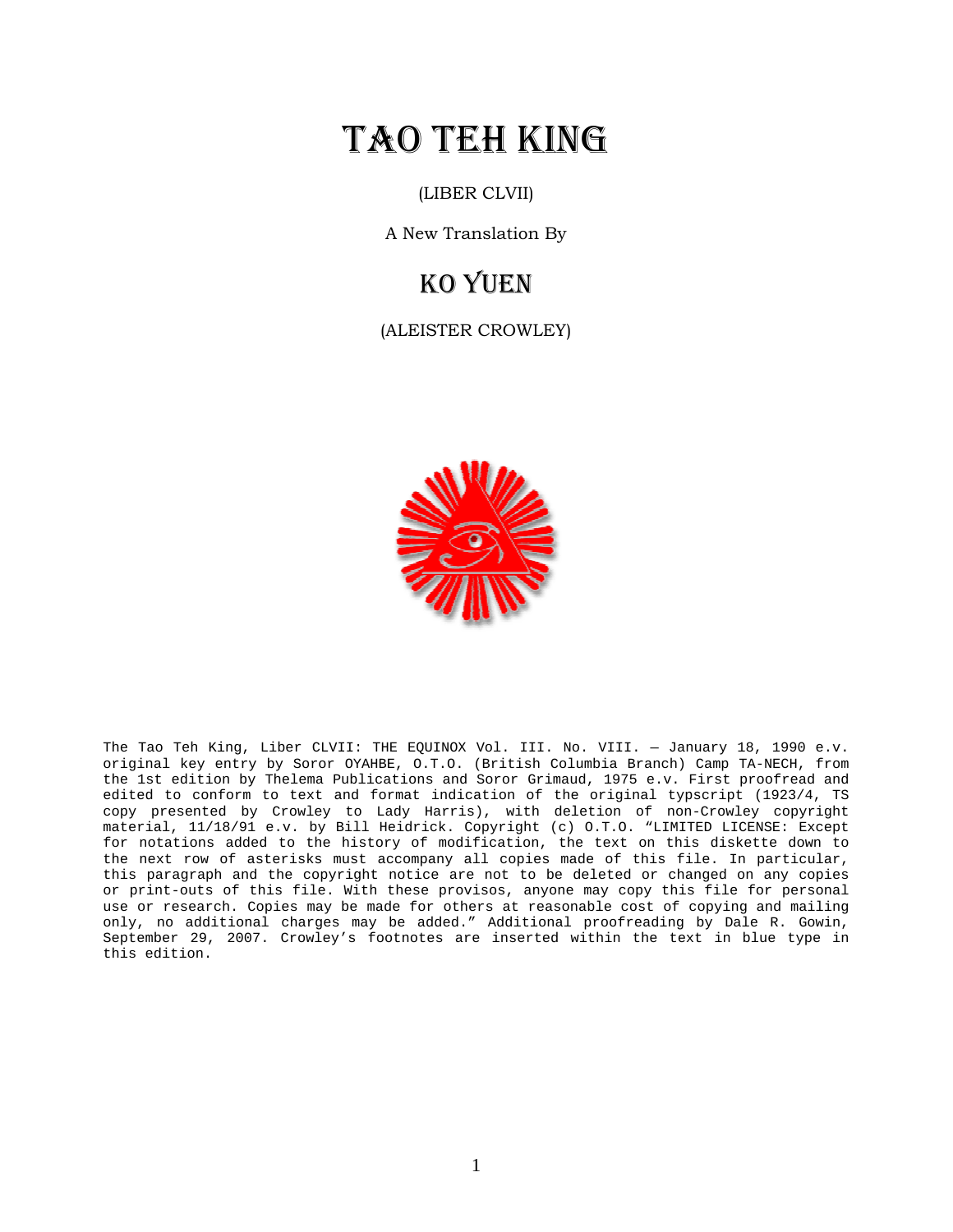I bound myself to devote my life to Magick at Easter 1898, and received my first initiation on November 18 of that year.

My friend and climbing companion, Oscar Eckenstein, gave me my first instructions in learning the control of the mind early in 1901 in Mexico City. Shri Parananda, Solicitor General of Ceylon and an eminent writer upon and teacher of Yoga from the orthodox Shaivite standpoint, and Bhikkhu Ananda Metteya, the great English Adept, who was one of my earliest instructors in Magick and joined the Sangha in Burma in 1902, gave me my first groundings in mystical theory and practice. I spent some months of 1901 in Kandy, Ceylon, with the latter until success crowned my work.

I also studied all varieties of Asiatic philosophy, especially with regard to the practical question of spiritual development, the Sufi doctrines, the Upanishads, the Sankhya, Vedanta, the Bagavad Gita and Purana, the Dhammapada, and many other classics, together with numerous writings on the Tantra and Yoga of such men as Patanjali, Vivekananda, etc. Not a few of these teachings are as yet wholly unknown to scholars. I made the scope of my studies as comprehensive as possible, omitting no school of thought however unimportant or repugnant.

I made a critical examination of all these teachers in the light of my practical experiences. The physiological and psychological uniformity of mankind guaranteed that the diversity of expression concealed a unity of significance. This discovery, furthermore, was confirmed by reference to Jewish, Greek and Celtic traditions. One quintessential truth was common to all cults, from the Hebrides to the Yellow Sea, and even the main branches proved essentially identical. It was only the foliage that exhibited incompatibility.

When I walked across China in 1905-6, I was fully armed and accoutred by the above qualifications to attack the till-then-insoluble problem of the Chinese conception of religious truth. Practical studies of the psychology of such Mongolians as I had met in my travels, had already suggested to me that their acentric conception of the universe might represent the correspondence in consciousness of their actual psychological characteristics. I was therefore prepared to examine the doctrines of their religious and philosophical Masters without prejudice such as had always rendered nugatory the efforts of missionary sinologists and indeed all oriental scholars with the single exception of Rhys Davids. Until his time translators had invariably assumed, with absurd naiveté, or more often arrogant bigotry, that a Chinese writer must either be putting forth a more or less distorted and degraded variation of some Christian conception, or utterly puerile absurdities. Even so great a man as Max Muller in his introduction to the Upanishads seems only half inclined to admit that the apparent triviality and folly of many passages in these so-called sacred writings might owe their appearance to our ignorance of the historical and religious circumstances, a knowledge of which would render them intelligible.

During my solitary wanderings among the mountainous wastes of Yun Nan, the spiritual atmosphere of China penetrated my consciousness, thanks to the absence of any intellectual impertinences from the organ of knowledge. The TAO TEH KING revealed its simplicity and sublimity to my soul, little by little, as the conditions of my physical life, no less than of my spiritual, penetrated the sanctuaries of my spirit. The philosophy of Lao Tze communicated itself to me, in despite of the persistent efforts of my mind to compel it to conform with my preconceived notions of what the text must mean. This process, having thus taken root in my innermost intuition during those tremendous months of wandering across Yun Nan, grew continually throughout succeeding years. Whenever I found myself able once more to withdraw myself from the dissipations and distractions which contact with civilisation forces upon one, no matter how vigorously he may struggle against their insolence, to the sacred solitude of the desert, whether among the sierras of Spain, or the sands of the Sahara, I found that the philosophy of Lao Tze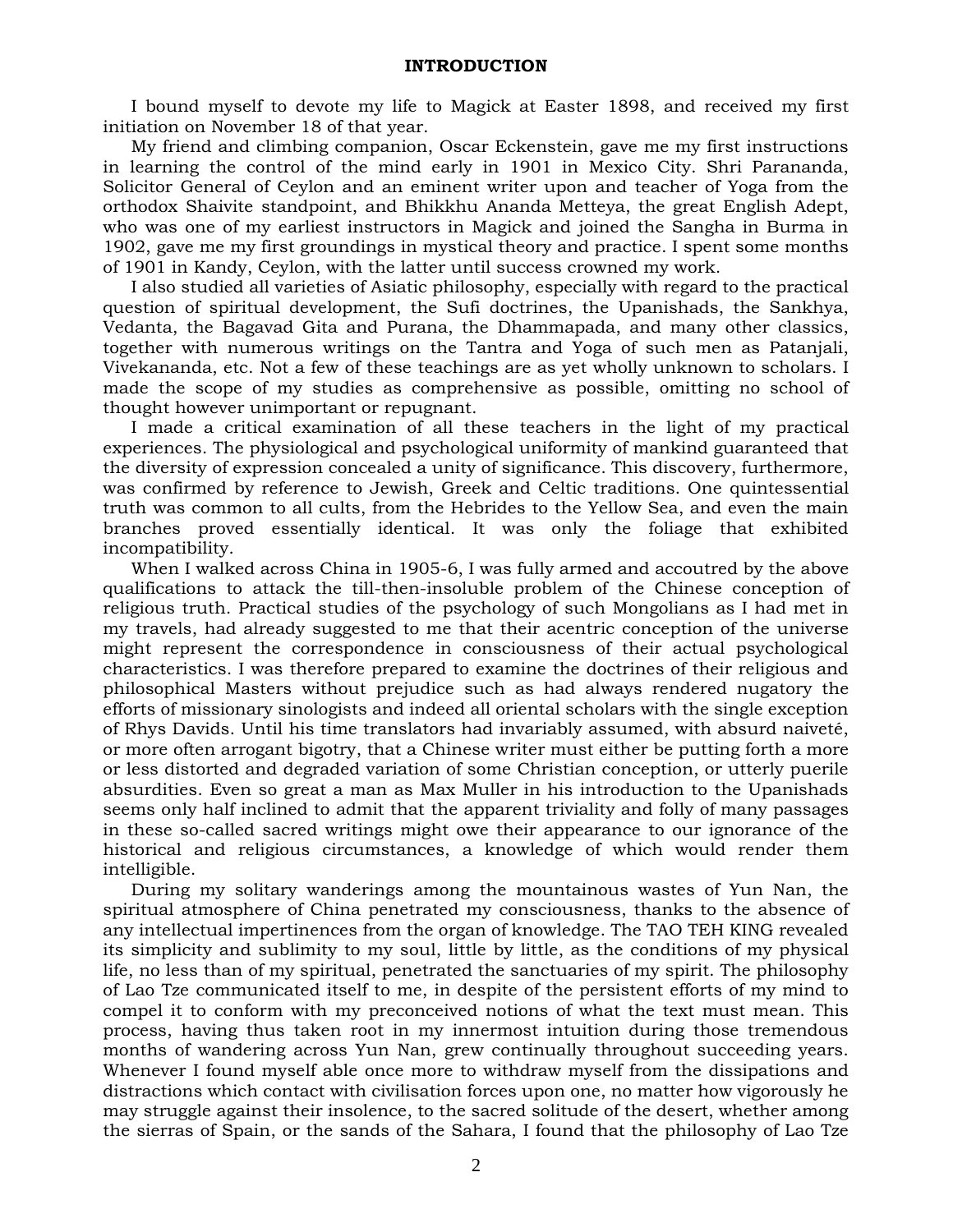resumed its sway upon my soul, subtler and stronger on each successive occasion. But neither Europe nor Africa can show such desolation as America. The proudest, stubbornest, bitterest peasant of deserted Spain; the most primitive and superstitious Arab of the remotest oases, these are a little more than kin and never less than kind at their worst; whereas in the United States one is almost always conscious of an instinctive lack of sympathy and understanding with even the most charming and cultured people. It was therefore during my exile in America that the doctrines of Lao Tze developed most rapidly in my soul, even forcing their way outwards until I felt it imperious, nay inevitable, to express them in terms of conscious thought.

No sooner had this resolve taken possession of me than I realized that the task approximated to impossibility. His very simplest ideas, the primitive elements of his thought, had no true correspondences in any European terminology. The very first word 'Tao' presented a completely insoluble problem. It had been translated 'Reason,' the 'Way,' 'TO ON.' None of these covey the faintest conception of the Tao.

The Tao is 'Reason' in this sense, that the substance of things may be in part apprehended as being that necessary relation between the elements of thought which determines the laws of reason. In other words, the only reality is that which compels us to connect the various forms of illusion as we do. It is thus evidently unknowable, and expressible neither by speech nor by silence. All that we can know about it is that there is inherent in it a power (which, however, is not itself) by virtue whereof all beings appear in forms congruous with the nature of necessity.

The Tao is also the Way  $-$  in the following sense. Nothing exists except as a relation with other similarly postulated ideas. Nothing can be known in itself, but only as one of the participants in a series of events. Reality is therefore in the motion, not in the things moved. We cannot apprehend anything except as one postulated element of an observed impression of change. We may express this in other terms as follows. Our knowledge of anything is in reality the sum of our observations of its successive movements, that is to say, of its path from event to event. In this sense the Tao may be translated as the Way. It is not a thing in itself in the sense of being an object susceptible of apprehension by sense or mind. It is not the cause of any thing, but the category underlying all existence or event, and therefore true and real as they are illusory, being merely landmarks invented for convenience in describing our experiences. The Tao possesses no power to cause anything to exist or to take place. Yet our experience when analyzed tells us that the only reality of which we may be sure is this path or Way which resumes the whole of our knowledge.

As for TO ON, which superficially might seem the best translation of Tao as described in the text, it is the most misleading of the three. For TO ON possesses an extensive connotation implying a whole system of Platonic concepts than which nothing can be more alien to the essential quality of the Tao. Tao is neither being nor not-being in any sense which Europe could understand. It is neither existence nor a condition or form of existence. At the same time, TO MH ON gives no idea of Tao. Tao is altogether alien to all that class of thought. From its connection with 'that principle which necessarily underlies the fact that events occur' one might suppose that the 'Becoming' of Heraclitus might assist us to describe the Tao. But the Tao is not a principle at all of that kind. To understand it requires an altogether different state of mind to any with which European thinkers in general are familiar. It is necessary to pursue unflinchingly the path of spiritual development on the lines indicated by the Sufis, the Hindus and the Buddhists; and having reached the Trance called Nerodha-Sammapati, in which are destroyed all forms soever of consciousness, there appears in that abyss of annihilation the germ of an entirely new type of idea, whose principal characteristic is this: that the entire concatenation of one's previous experiences and conceptions could not have happened at all, save by virtue of this indescribable necessity.

I am only too painfully aware that the above exposition is faulty in every respect. In particular it presupposes in the reader considerable familiarity with the substance, thus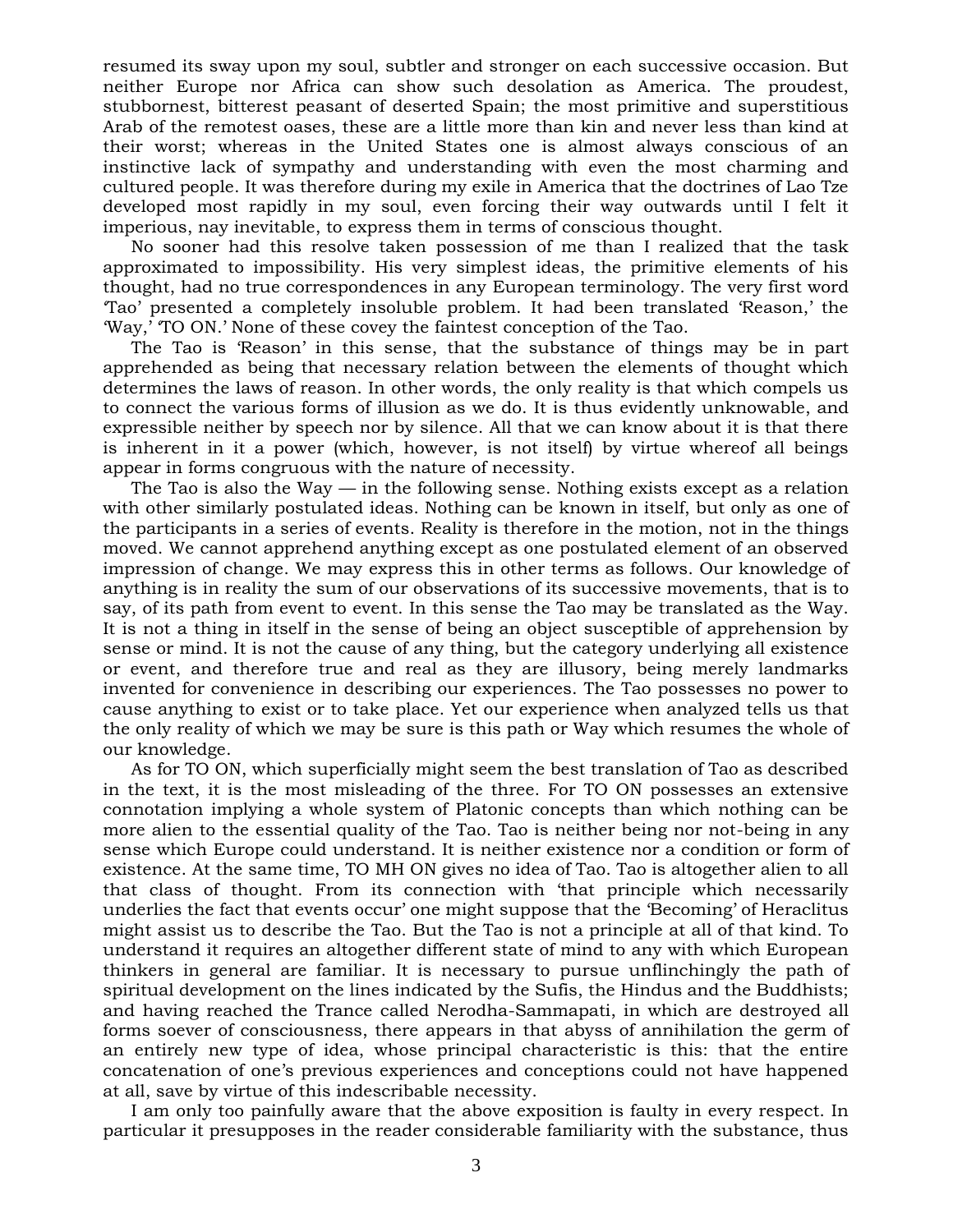practically begging the question. It must also prove almost wholly unintelligible to the average reader, him in fact whom I especially aim to interest. For his sake I will try to elucidate the matter by an analogy. Consider electricity. It would be absurd to say that electricity is any of the phenomena by which we know it. We take refuge in the *petitio principii* of saying that electricity is that form of energy which is the principle cause of such and such phenomena. Suppose now that we eliminate this idea as evidently illogical. What remains? We must not hastily answer, 'Nothing remains.' There is some thing inherent in the nature of consciousness, reason, perception, sensation, and of the universe of which they inform us, which is responsible for the fact that we observe these phenomena and not others; that we reflect upon them as we do, and not otherwise. But even deeper than this, part of the reality of the inscrutable energy which determines the form of our experience, consists in determining that experience should take place at all. It should be clear that this has nothing to do with any of the Platonic conceptions of the nature of things. The least abject asset in the intellectual bankruptcy of European thought is the Hebrew Qabalah. Properly understood, it is a system of symbolism infinitely elastic, assuming no axioms, postulating no principles, asserting no theorems, and therefore adaptable, if managed adroitly, to describe any conceivable doctrine. It has been my continual study since 1898, and I have found it of infinite value in the study of the Tao Teh King. By its aid I was able to attribute the ideas of Lao Tze to an order with which I was exceedingly familiar, and whose practical worth I had repeatedly proved by using it as the basis of the analysis and classification of all Aryan and Semitic religions and philosophies. Despite the essential difficulty of correlating the ideas of Lao Tze with any others, the persistent application of the Qabalistic keys eventually unlocked his treasure-house. I was able to explain to myself his teachings in terms of familiar systems.

This achievement broke the back of my Sphinx. Having once reduce Lao Tze to Qabalistic form, it was easy to translate the result into the language of philosophy. I had already done much to create a new language based on English with the assistance of a few technical terms borrowed from Asia, and above all by the use of a novel conception of the idea of Number and algebraic and arithmetical proceedings, to convey the results of spiritual experience to intelligent students. It is therefore not altogether without confidence that I present this translation of the Tao Teh King to the public. I hope and believe that careful study of the text, as elucidated by my commentary, will enable serious aspirants to the hidden wisdom to understand with fair accuracy what Lao Tze taught. It must however be laid to heart that the essence of his system will inevitably elude intellectual apprehension unless it be illuminated from above by actual living experience of the truth. Such experience is only to be attained by unswerving application to the practices which he advocates. Nor must the aspirant content himself with the mere attainment of spiritual enlightenment, however sublime. All such achievements are barren unless they be regarded as the means rather than the end of spiritual progress, and allowed to infiltrate every detail of the life, not only of the spirit, but of the senses. The Tao can never be known until it interprets the most trivial actions of everyday routine. It is a fatal mistake to discriminate between the spiritual importance of meditation and playing golf. To do so is to create an internal conflict. "Let there be no difference made among you between any one thing and any other thing; for thereby there cometh hurt." He who knows the Tao knows it to be the source of all things soever; the most exalted spiritual ecstasy and the most trivial internal impression are from our point of view equally illusions, worthless masks, which hide, with grotesque painted pasteboard false and lifeless, the living face of truth. Yet, from another point of view, they are equally expressions of the ecstatic genius of truth — natural images of the reaction between the essence of onesself and one's particular environment at the moment of their occurrence. They are equally tokens of the Tao, by whom, in whom, and of whom, they are. To value them for themselves is deny the Tao and to be lost in delusion. To despise them is to deny the omnipresence of the Tao, and to suffer the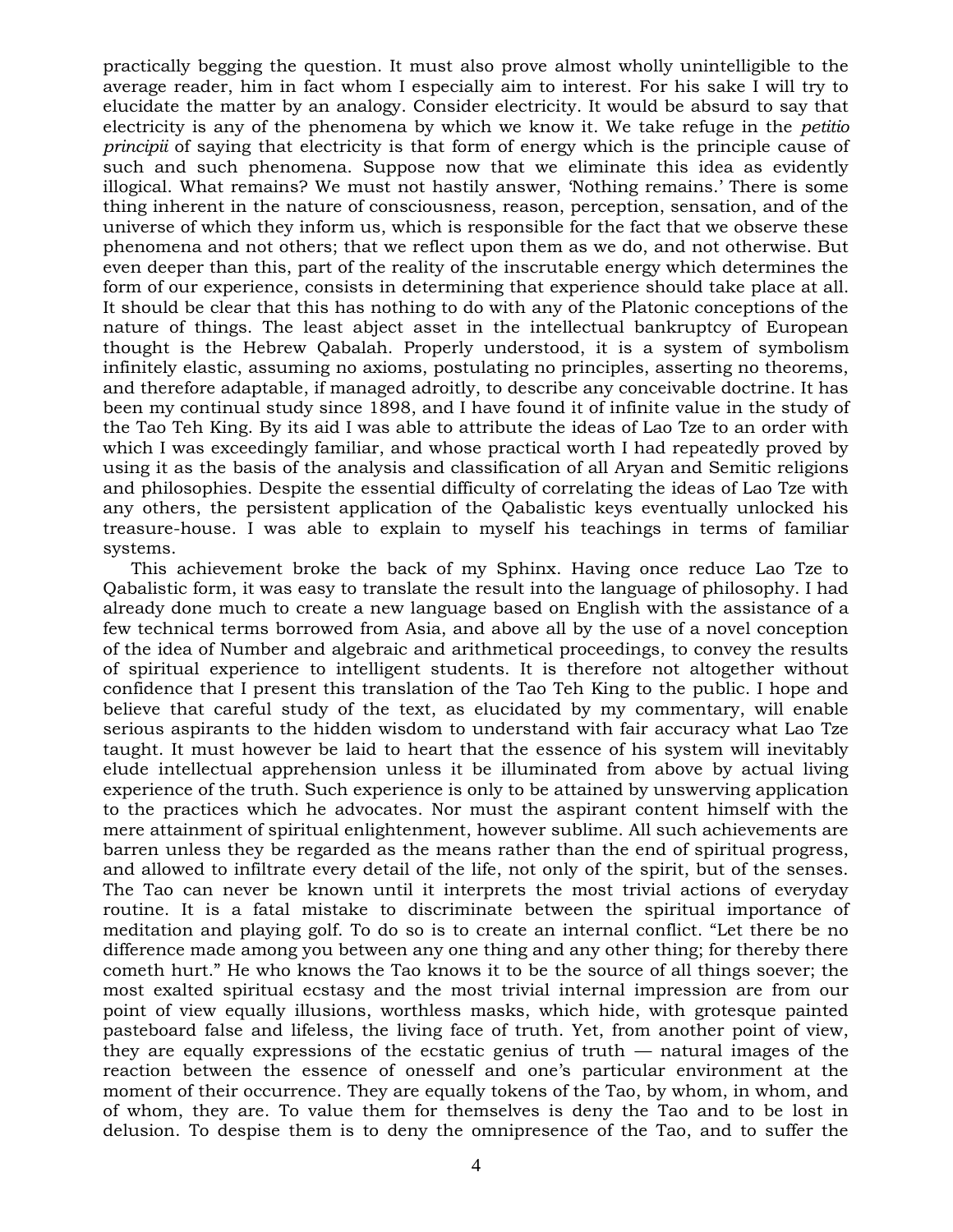illusion of sorrow. To discriminate between them is to set up the accursed dyad, to permit the insanity of intellect, to overwhelm the intuition of truth, and to create civil war in the consciousness.

From 1908 to 1918, the Tao Teh King was my continual study. I constantly recommended it to my friends as the supreme masterpiece of initiated wisdom, and I was as constantly disappointed when they declared that it did not impress them, especially as my preliminary descriptions of the book had aroused their keenest interest. I thus came to see that the fault lay with Legge's translation, and I felt myself impelled to undertake the task of presenting Lao Tze in language informed by the sympathetic understanding which initiation and spiritual experience had conferred on me. During my Great Magical Retirement on Aesopus Island in the Hudson River during the summer of 1918, I set myself to this work, but I discovered immediately that I was totally incompetent. I therefore appealed to an Adept named Amalantrah, with whom I was at that time in almost daily communion. He came readily to my aid and exhibited to me a codex of the original, which conveyed to me with absolute certitude the exact significance of the text. I was able to divine without hesitation or doubt the precise manner in which Legge had been deceived. He had translated the Chinese with singular fidelity, yet in almost every verse the interpretation was altogether misleading. There was no need to refer to the text from the point of view of scholarship. I had merely to paraphrase his translation in the light of actual knowledge of the true significance of the terms employed. Anyone who cares to take the trouble to compare the two versions will be astounded to see how slight a remodeling of a paragraph is sufficient to disperse the obstinate obscurity of prejudice, and let loose a fountain and a flood of living light, to kindle the gnarled prose of stolid scholarship into the burgeoning blossom of lyrical flame.

I completed my translation within three days, but during the last five years I have constantly reconsidered every sentence. The manuscript has been lent to a number of friends, scholars who have commended my work, and aspirants who have appreciated its adequacy to present the spirit of the Master's teaching. Those who had been disappointed with Legge's version were enthusiastic about mine. This circumstance is in itself sufficient to assure me that Love's labour has not been lost, and to fill me with enthusiastic confidence that the present publication will abundantly contribute to the fulfillment of my True Will for which I came to earth, and wring labour and sorrow to the utmost of which humanity is capable, the Will to open the portals of spiritual attainment to my fellow men, and bring them to the enjoyment of that realisation of Truth, beneath all veils of temporal falsehood, which has enlightened mine eyes and filled my mouth with song.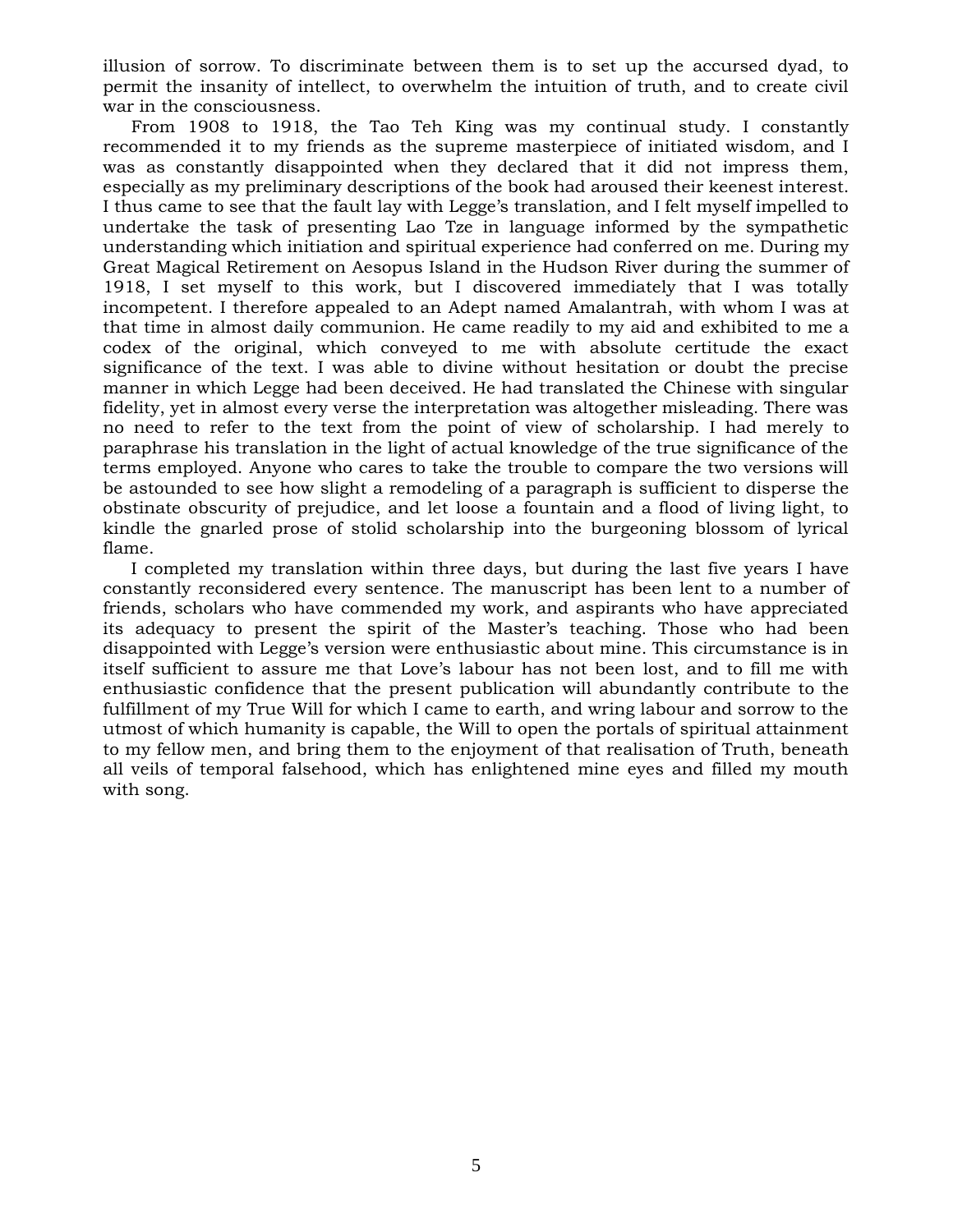# **CHAPTER I THE NATURE OF THE TAO.**

1. The Tao-Path is not the All-Tao. The Name is not the Thing named. [Tao parallels Pleroma, Shiva, Jod, etc. Teh parallels Logos, Sakti, He, etc. But the conception of Laotze unites all these at their highest. The best parallel is given in Liber CCXX, Caps I and II, where Hadit is Tao and Nuit, Teh (yet these are in certain aspects interchanged!). The point of this paragraph is to make discrimination or definition, not to assert the superiority of either conception. The illusion of any such preference would depend on the Grade of Initiation of a Student. A Magus  $9^{\circ} = 2^{\circ}$  of A $\Delta$  A $\Delta$ would doubtless esteem the Path of "Becoming" as his Absolute, for the law of his Grade is Change (see Liber I. vel Magi.) But — who knows? — an ipsissimus  $10^{\circ} = 1^{\circ}$  might find a conception to transcend even this. For instance, one might interpret this first paragraph as saying that Becoming is not Tao, but that Tao is a Being whose nature is Becoming. Matter and Motion cannot exist separately. The reader should regard every verse of this Book as a text worth of the most intense and prolonged meditation. He will not understand the Book thoroughly until he has wrought his mind into its proper shape in the great Forge of Samadhi.]

\_\_\_\_\_\_\_\_\_\_\_

\_\_\_\_\_\_\_\_\_\_\_

\_\_\_\_\_\_\_\_\_\_\_

\_\_\_\_\_ \_\_\_\_\_

\_\_\_\_\_ \_\_\_\_\_

\_\_\_\_\_ \_\_\_\_\_

2. Unmanifested, it is the Secret Father of Heaven:

and Earth:

Manifested, it is their Mother. [This doctrine is the initiated teaching to hint at which priests invented legends of parthenogenesis.]

3. To understand this Mystery, one must be fulfilling one's will, [In a moral state, therefore, without desire, frictionless.] and if one is not thus free, one will but gain a smattering of it.

4. The Tao is one, and the Teh but a phase thereof. The abyss of this Mystery is the Portal of Serpent-Wonder. [Cf. Berashith for the identity of the phases of "0°" and "something." Serpent-Wonder refers to the Magical Force called Kundalini.]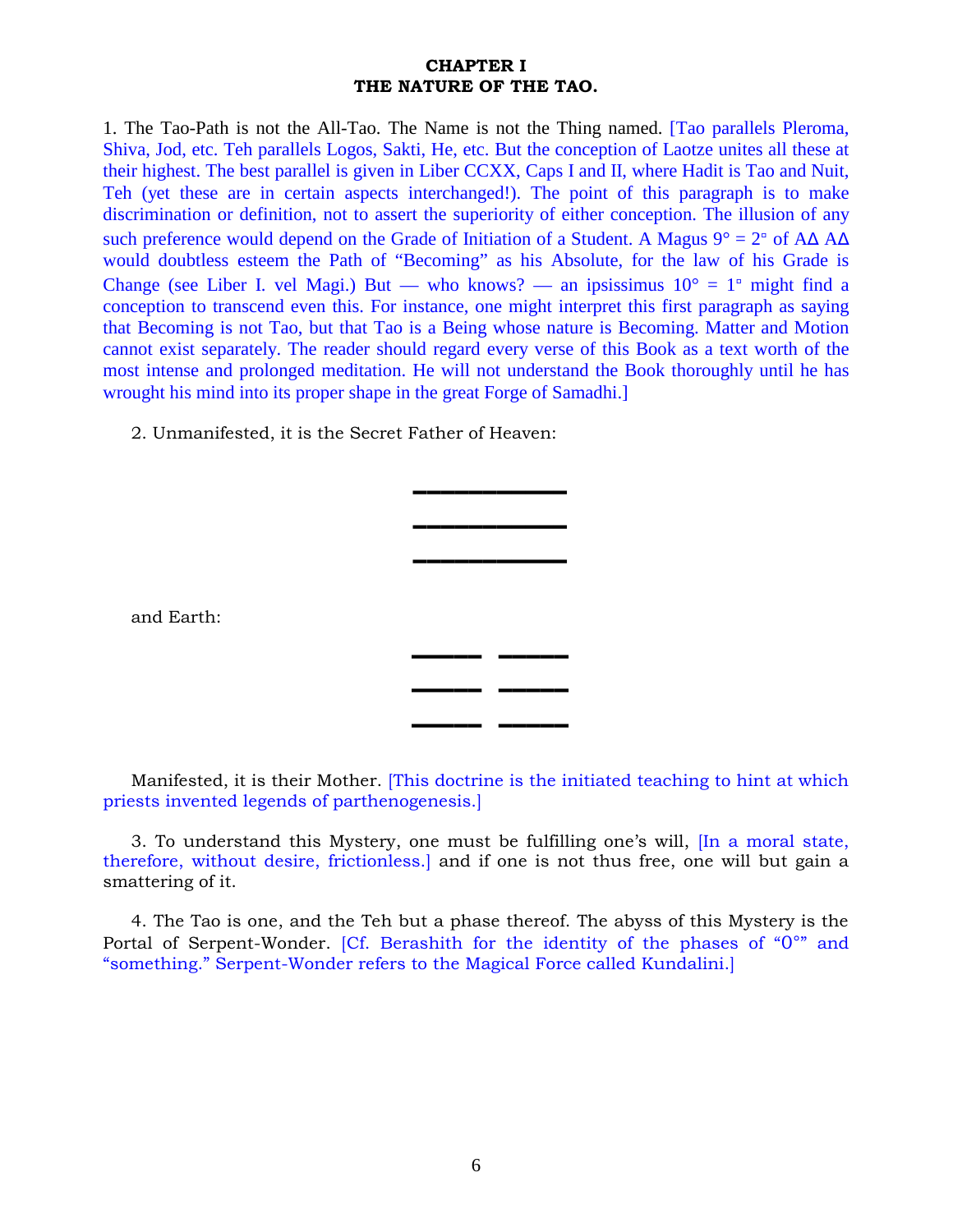|                                                | THE TAO: |                                                |
|------------------------------------------------|----------|------------------------------------------------|
|                                                |          |                                                |
| TEH,<br><b>SOURCE OF THE</b><br><b>MOTHER:</b> |          | TAO,<br><b>SOURCE OF THE</b><br><b>FATHER:</b> |
|                                                |          |                                                |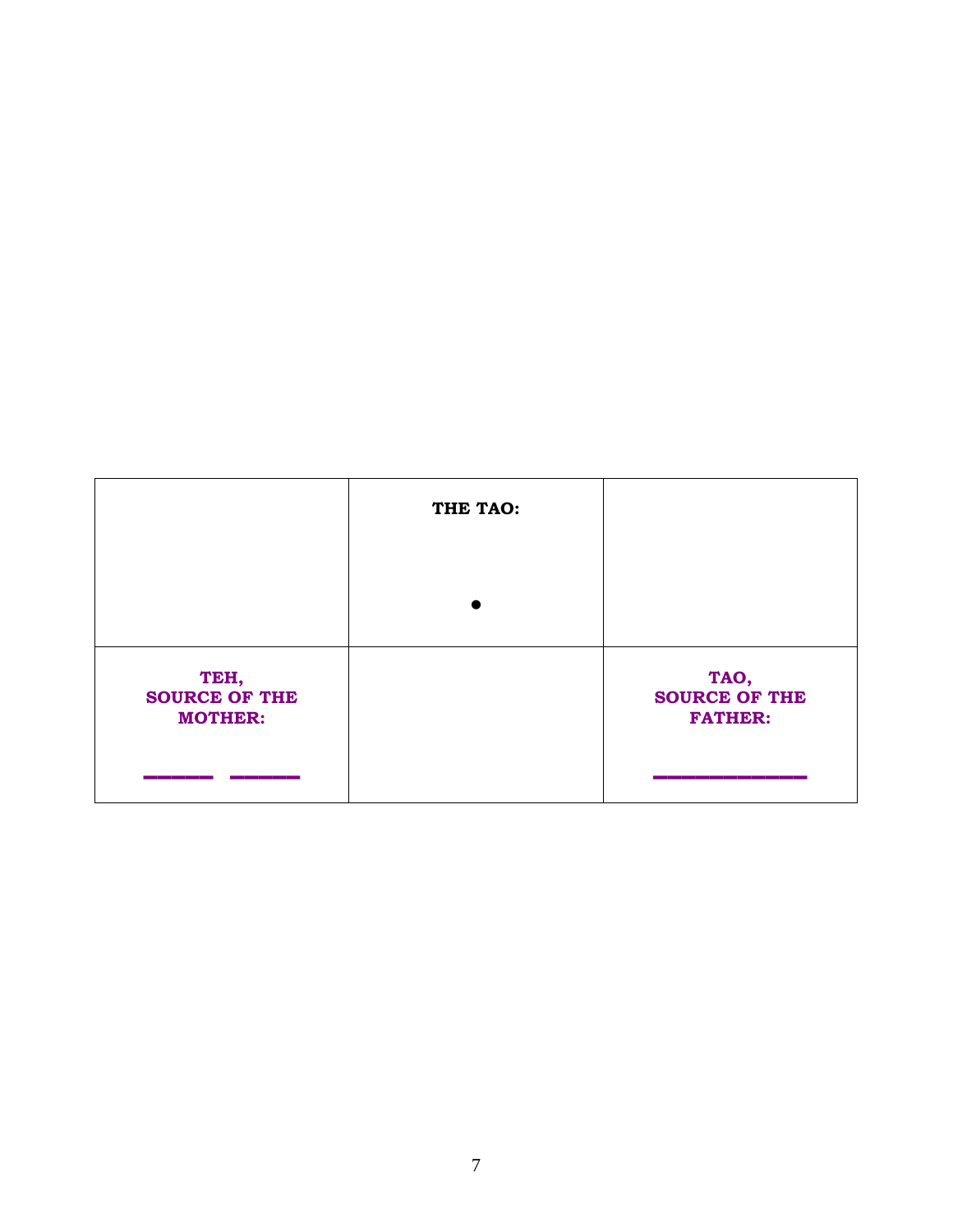| FIRE:       | <b>HEAVEN:</b> | <b>WATER:</b> |  |
|-------------|----------------|---------------|--|
|             |                |               |  |
|             |                |               |  |
| <b>Chen</b> | <b>Ch'ien</b>  | Tui           |  |
| AIR:        | <b>SUN:</b>    | <b>EARTH:</b> |  |
|             |                |               |  |
|             |                |               |  |
| Sun         | ${\bf Li}$     | Ken           |  |
|             | <b>MOON:</b>   |               |  |
|             |                |               |  |
|             |                |               |  |
|             | <b>K'an</b>    |               |  |
|             | <b>EARTH:</b>  |               |  |
|             |                |               |  |
|             |                |               |  |
|             | $K'$ un        |               |  |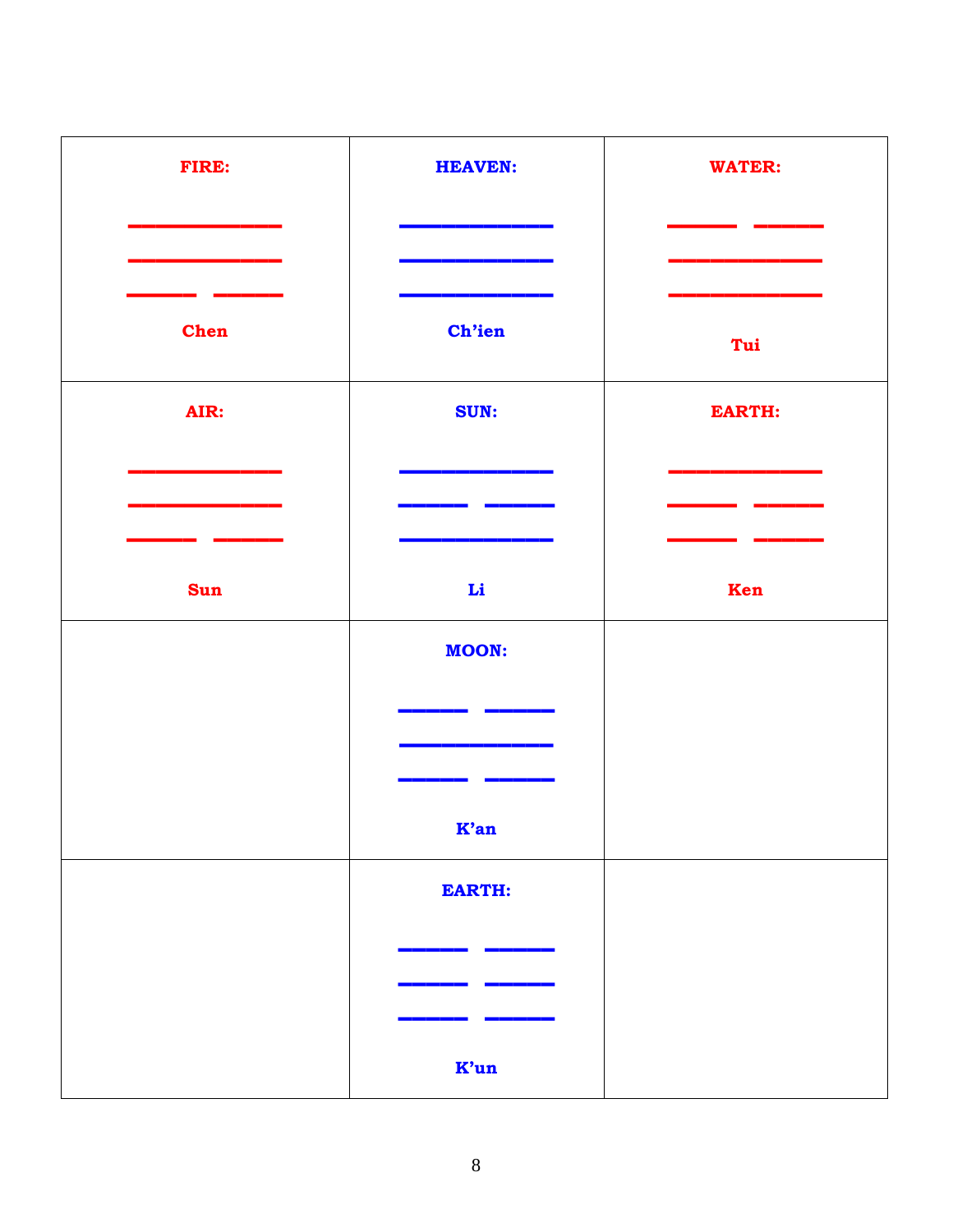#### **CHAPTER II THE ENERGY-SOURCE OF THE SELF.**

1. All men know that beauty and ugliness are correlatives, as are skill and clumsiness; one implies and suggests the other.

2. So also existence and non-existence pose the one the other; [i.e., the thought of either implies its opposite.] so also is it with ease and difficulty, length and shortness; height and lowness. Also Musick exists through harmony of opposites; time and space depend upon contraposition. [This shows how the Tao realizes itself through its projection in correlative phases, expressing  $0$  as  $(+1) + (-1)$ ; to speak like a Qabalist or an electrician.]

3. By the use of this method, the sage can fulfill his will without action, and utter his word without speech. [Our activity is due to the incompleteness of the summing-up of forces. Thus a man proceeds to walk East at four miles an hour, though he is already traveling in that direction at over 1,000 miles and hour! The end of the Meditation on Action is the realization of Hadit; wherefore any action would be a disturbance of that perfection. This being understood of the True Self, the Mind and Body proceed untrammeled in their natural path without desire on the part of the Self.]

4. All things arise without diffidence; they grow, and none interferes; they change according to their natural order, without lust of result. The work is accomplished; yet continueth in its orbit, without goal. This work is done unconsciously; this is why its energy is indefatigable.

# **CHAPTER III QUIETING FOLK.**

1. To reward merit is to stir up emulation; to prize rarities is to encourage robbery; to display desirable things is to excite the disorder of covetousness.

2. Therefore, the sage governeth men by keeping their minds and their bodies at rest, contenting the one by emptiness, the other by fullness. He satisfieth their desires, thus fulfilling their wills, and making them frictionless; and he maketh them strong in body, to a similar end.

3. He delivereth them from the restlessness of knowledge and the cravings of discontent. As to those who have knowledge already, he teacheth them the way of nonaction. This being assured, there is no disorder in the world. [A lecture on the Labour Problem.]

#### **CHAPTER IV THE SPRING WITHOUT SOURCE.**

1. The Tao resembleth the emptiness of Space; to employ it, we must avoid creating ganglia. [See Liber CCXX I.22, "let there be no difference made among you between any one thing and any other thing." Inequality (an Illusion) and disorder necessarily result from the departure from homogeneity.] Oh Tao, how vast art Thou, the Abyss of Abysses, thou Holy and Secret Father of all Fatherhoods of Things!

2. Let us make our sharpness blunt; [For sharpness implies a concentration.] let us loosen our complexes; [For these are the ganglia of thought, which must be destroyed.] let us [On the same principles. Cf. the Doctrine in CCXX as to the "space-marks." The stars are blemishes, so to speak, on the continuity of Nuit.] tone down our brightness to the general obscurity. Oh Tao, how still art thou, how pure, continuous One beyond Heaven!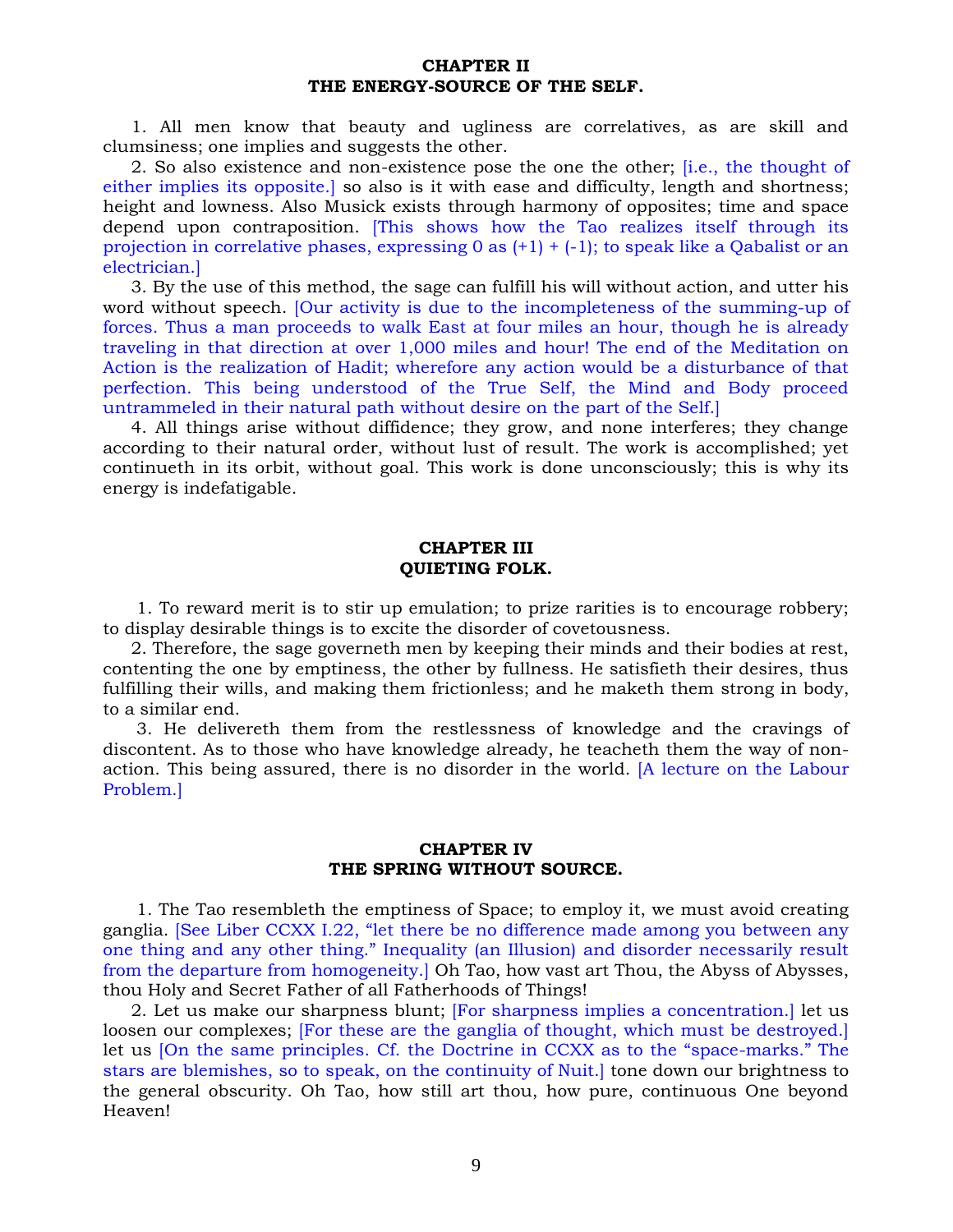3. This Tao hath no Father; it is beyond all other conceptions, higher than the highest.

#### **CHAPTER V THE FORMULA OF THE VACUUM.**

1. Heaven and earth proceed without motive, but casually in their order of nature, dealing with all things carelessly, like used talismans. So also the sages deal with their people, not exercising benevolence, but allowing the nature of all to move without friction.

2. The Space between heaven and earth is their breathing apparatus: [and so these must not be interfered with.] Exhalation is not exhaustion, but the complement of Inhalation, and this equally of that. Speech exhausteth; [by interfering with this regular order of breathing. References to the trigrams of the Yi King must be explained by that Book. It would be impossible to elucidate such passages in a note. Ko Yuen is now at work to prepare an edition of the Yi.] guard thyself, therefore, maintaining the perfect freedom of thy nature.

#### **CHAPTER VI THE PERFECTING OF FORM.**

1. The Teh is the immortal enemy of the Tao, its feminine aspect. Heaven and Earth issued from her Gate; this Gate is the Root of their World Sycamore. Its operation is of pure Joy and Love, and faileth never. [Cf. in The Book of Wisdom or Folly, the doctrine of 'The Play of Nuit.']

#### **CHAPTER VII THE CONCEALMENT OF THE LIGHT.**

1. Heaven and Earth are mighty in continuance, because their work is delivered from the lust of result.

2. Thus also the sage, seeking not any goal, attaineth all things; he doth not interfere in the affairs of his body, and so that body acteth without friction. It is because he meddleth not with personal aims that these come to pass with simplicity. [See CCXX as to "lust of result." The general idea of the Way of the Tao is that all evil is interference. It is unnatural action which is error. No action is commendable only as a corrective of such; to interfere with one's own true Way is Restriction, the word of Sin.]

#### **CHAPTER VIII THE NATURE OF PEACE.**

1. Admire thou the High Way of Water! Is not Water the soul of the life of things, whereby they change? Yet it seeketh its level, and abideth content in obscurity. So also it resembleth the Tao, in this Way thereof [Hydrogen and chlorine (for example) will not unite when perfectly dry. Dryness is immobility or death. (Cf. *Book of Wisdom or Folly*, the doctrine concerning Change.)]

2. The virtue of a house is to be well-placed; of the mind, to be at ease in silence as of Space; of societies, to be well-disposed; of governments, to maintain quietude; of work, to be skillfully performed; and of all motion, to be made at the right time. [In all these illustrations, Laotze deprecates restlessness or friction.]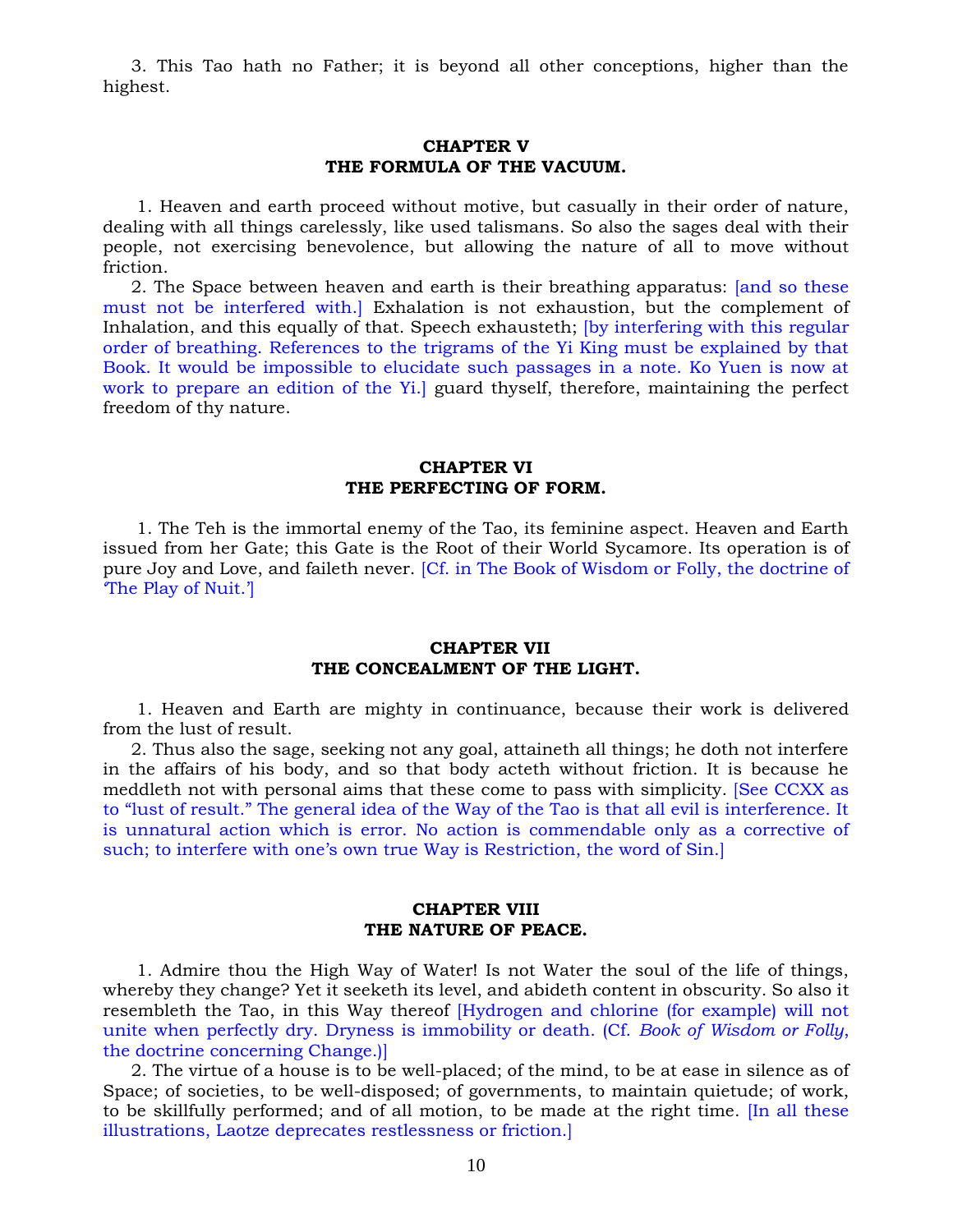3. Also it is the virtue of a man to abide in his place without discontent; thus offendeth he no man. [This gives point to the previous paragraph. It is all another way of saying "Do what thou wilt." ]

#### **CHAPTER IX THE WAY OF RETICENCE.**

1. Fill not a vessel, lest it spill in carrying. Meddle not with a sharpened point by feeling it constantly, or it will soon become blunted. [Moderation. Let well alone.]

2. Gold and jade endanger the house of their possessor. Wealth and honors lead to arrogance and envy, and bring ruin. Is thy way famous and thy name becoming distinguished? Withdraw, thy work once done, into obscurity; this is the way of Heaven. [Attend to the work; ignore the byproducts thereof.]

#### **CHAPTER X THINGS ATTAINABLE.**

1. When soul [Neschamah] and body [Nephesch] are in the bond of love, they can be kept together. By concentration on the breath [Prana] it is brought to perfect elasticity, and one becomes as a babe. By purifying oneself from Samadhi one becomes whole. [Here we see once more the doctrine of being without friction. Internal conflict leads to rupture. Again, one's Pranayama is to result perfect pliability and exact adjustment to one's environment. Finally, even Sammasamadhi is a defect, so long as it is an experience instead of a constant state. So long as there are two to become one, there are two.]

2. In his dealing with individuals and with society, let him move without lust of result. In the management of his breath, let him be like the mother-bird. [i.e., brooding like the Spirit, quiet, without effort.] Let his intelligence [Binah] comprehend every quarter; but let his knowledge [Da'ath] cease. [He must absorb (or understand) everything without conscious knowledge, which is a shock, implying duality, like flint and steel, while understanding is like a sponge, or even like ocean absorbing rivers.]

3. Here is the Mystery of Virtue. [Of the Tao and of him that hath it. Virtue — the Teh.] It createth all and nourisheth all; yet it doth not adhere to them; it operateth all, but knoweth not of it, nor proclaimeth it; it directeth all, but without conscious control.

#### **CHAPTER XI THE VALUE OF THE UNEXPRESSED.**

1. The thirty spokes join in their nave, that is one; yet the wheel dependeth for use upon the hollow place for the axle. Clay is shapen to make vessels; but the contained space is what is useful. Matter is therefore of use only to mark the limits of the space which is the thing of real value. [This introduces the doctrine of the Fourth Dimension. Matter is like the lines bounding a plane. The plane is the real thing, the lines infinitely small in comparison, and serving only to define it. So also the "Self" is an imaginary limit marking off the divisions of the Body of God. The errors of Ahamkara (the ego-making faculty) is to take the illusory surface for the Sphere. Cf. Liber CCXX concerning the Nature of Nuit.]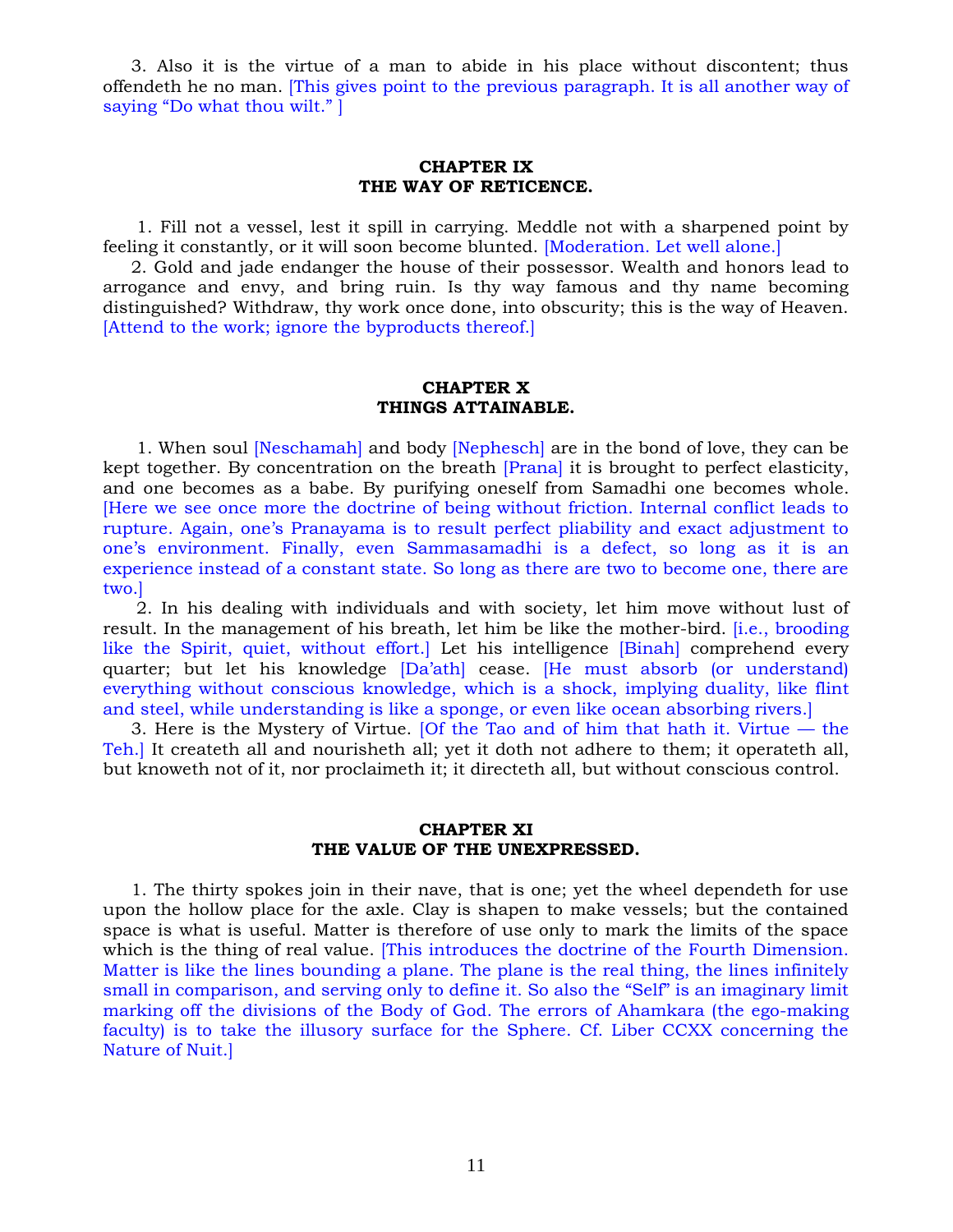### **CHAPTER XII THE WITHDRAWAL FROM THE EXTERNAL.**

1. The five colors film over Sight; The five sounds make Hearing dull; The five flavours conceal Taste; occupation with motion and action bedevil Mind; even so the esteem of rare things begetteth covetousness and disorder. [This is the regular Yogi doctrine, and may be tested by experience of various Bhavanas and other proper concentrations. But Laotze draws a parallel for social or political use. To excite cupidity leads to theft at home, and war abroad. It is only too evident to day how neglect of this rule has destroyed civilization; I need not insist on examples of how A's potash, B's iron, C's coal and D's trade routes have caused E to set the world ablaze.]

2. The wise man seeketh therefore to content the actual needs of the people; not to excite them by the sight of luxuries. He banneth these, and concentrateth on those. [The present labour troubles are due to the absurd cult of material complexities miscalled prosperity.]

# **CHAPTER XIII THE CONTEMPT FOR CIRCUMSTANCE.**

1. Favor and disgrace are equally to be shunned; honour and calamity to be alike regarded as adhering to the personality. [And, therefore, "ganglia" to be loosened is written, as stated above.]

2. What is this which is written concerning favour and disgrace? Disgrace is the fall from favour. He then that hath favour hath fear, and its loss begetteth fear yet greater of a further fall. What is this which is written concerning honour and calamity? It is this attachment to the body which maketh calamity possible; for were one bodiless, what evil could befall him?

3. Therefore let him that regardeth himself rightly administer also a kingdom; and let him govern it who loveth it as another man loveth himself. [This does not mean with extreme devotion, but rather with passionless indifference.]

# **CHAPTER XIV THE SHEWING-FORTH OF THE MYSTERY.**

1. We look at it, and see it not; though it is Omnipresent; and we name it the Root-Balance. [Hadit, the root of Yod.] We listen for it, and hear it not, though it is Omniscient; and we name it the Silence. [Nuit, the root of He.] We feel for it, and touch it not, though it is Omnipotent; and we name it the Concealed. [Ra-Hoor-Khuit, Kether, the root of Vau.] These three Virtues hath it, yet we cannot describe it as consisting of them; but, mingling them aright, we apprehend the One.

2. Above, it shineth not; below, it is not dark. It moveth all continuously, without Expression, returning into Naught. It is the Form of That which is beyond Form; it is the Image of the Invisible; it is Change, and Without Limit. [Cf. Ain, Ain Soph, Ain Soph Aur. Also see 'Book of Wisdom or Folly'.]

3. We confront it, and see not its Face; we pursue it, and its Back is hidden from us. Ah! but apply the Tao as in old Time to the work of the present; know it as it was known in the Beginning; follow fervently the Thread of the Tao.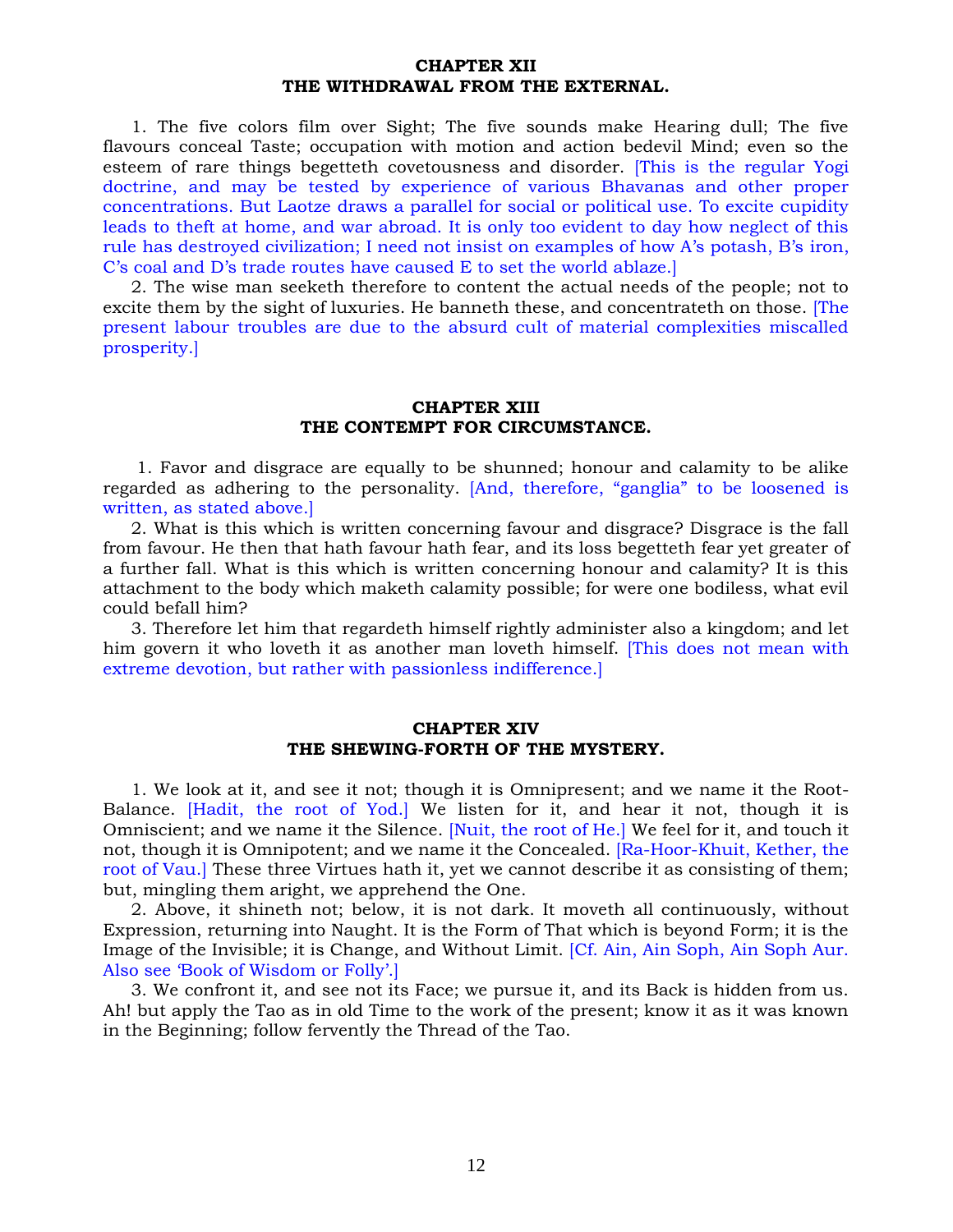# **CHAPTER XV THE APPEARANCE OF THE TRUE NATURE.**

1. The adepts of past ages were subtle and keen to apprehend this Mystery, and their profundity was obscurity unto men. Since then they were not known, let me declare their nature.

2. To all seeming, they were fearful as men that cross a torrent in winter flood; they were hesitating like a man in apprehension of them that are about him; they were full of awe like a guest in a great house; they were ready to disappear like ice in thaw; they were unassuming like unworked wood; they were empty as a valley; and dull as the waters of a marsh.

3. Who can clear muddy water? Stillness will accomplish this. Who can obtain rest? Let motion continue equably, and it will itself be peace.

4. The adepts of the Tao, conserving its way, seek not to be actively self-conscious. By their emptiness of Self they have no need to show their youth and perfection; to appear old and imperfect is their privilege.

# **CHAPTER XVI THE WITHDRAWAL TO THE ROOT.**

1. Emptiness must be perfect, and Silence made absolute with tireless strength. All things pass through the period of action; then they return to repose. They grow, bud, blossom and fruit; then they return to the root. This return to the root is this state which we name Silence; and this Silence is Witness of their Fulfillment.

2. This cycle is the universal law. To know [and acquiescence in] it is the part of intelligence; to ignore it [or to rebel against it.] bringeth folly of action, whereof the end is madness. To know it bringeth understanding and peace; and these lead to the identification of the Self with the Not-Self. This identification maketh man a king; and this kingliness groweth unto godhood. That godhood beareth fruit in the mastery of the Tao. Then the man, the Tao permeating him, endureth; and his bodily principles are in harmony, proof against decay, until the hour of his Change.

#### **CHAPTER XVII THE PURITY OF THE CURRENT.**

1. In the Age of Gold, the people were not conscious of their rulers; in the Age of Silver, they loved them, with songs; in the Age of Brass, they feared them; in the Age of Iron, they despised them. As the rulers [becoming self-conscious.] lost confidence, so also did the people lose confidence in them.

2. How hesitating did they seem, the Lords of the Age of Gold, speaking with deliberation, aware of the weight of their word! Thus they accomplished all things with success; and the people deemed their well-being to be the natural course of events.

#### **CHAPTER XVIII THE DECAY OF MANNERS.**

1. When men abandoned the Way of the Tao, benevolence and justice became necessary. Then also was need of wisdom and cunning, and all fell into illusion. When harmony ceased to prevail in the six spheres [The solar system] it was needful to govern them by manifesting Sons. [Dhyana-buddhas] When the kingdoms and races [elements, signs, etc.] became [selfconscious and therefore] confused, loyal ministers [archangels]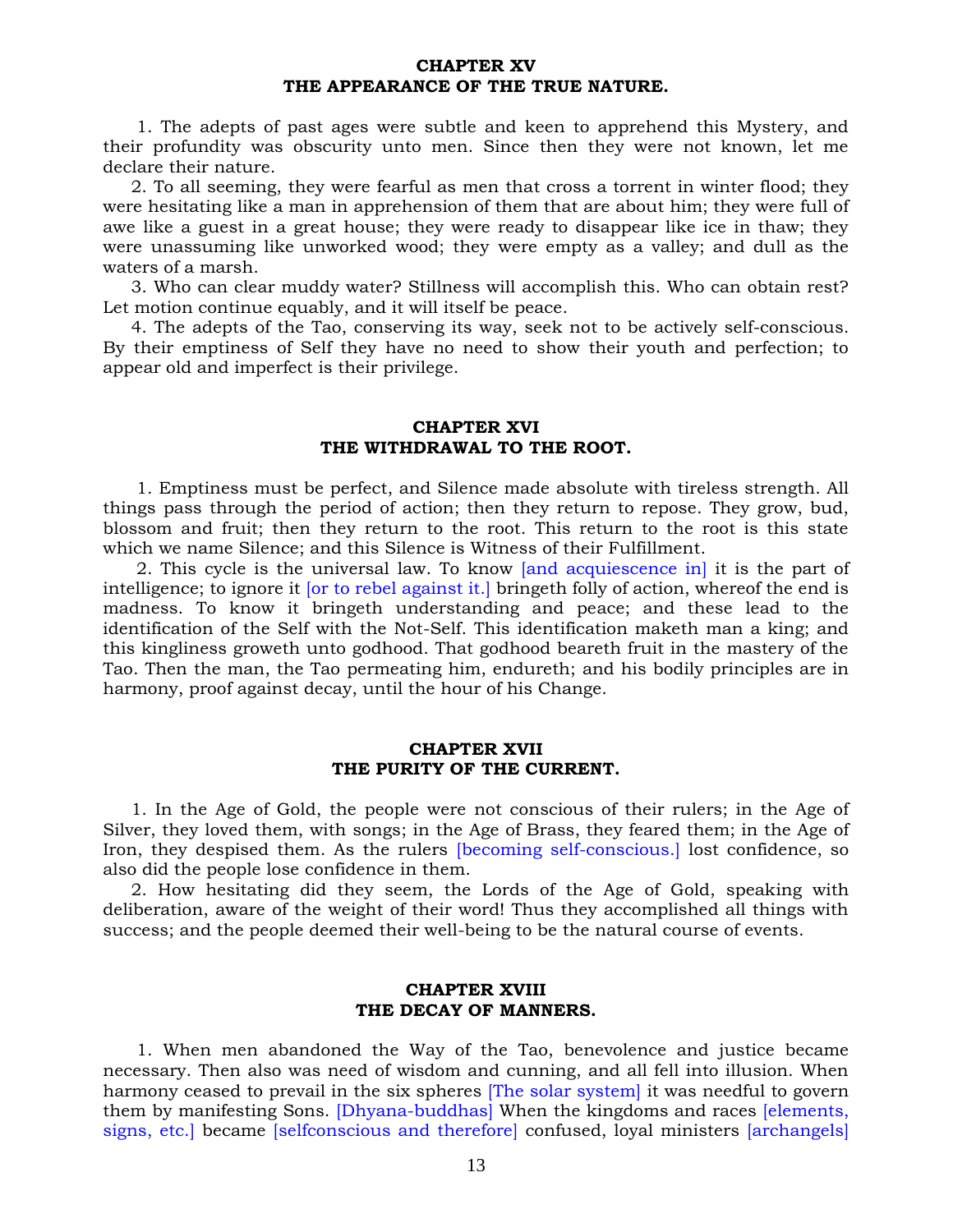had to appear. [It is hard at first for the student to grasp the disdain of Laotze for what we call good qualities. But the need for this "good" is created by the existence of "evil," i.e., the restriction of anything from doing its own will without friction. Good is then merely a symptom of evil, and so itself a poison. A man who finds Mercury and Potassium Iodide "good" for him is a sick man. Frictionless Nourishment is the order of Change, or Life.]

#### **CHAPTER XIX RETURNING TO THE PURITY OF THE CURRENT.**

1. If we forgot our statesmanship and our wisdom, it would be an hundred times better for the people. If we forgot our benevolence and our justice, they would become again like sons, folk of good will. If we forget our machines and our business, there would be no knavery.

2. These new methods despised the olden Way, inventing fine names to disguise their baneness. But simplicity in the doing of the will of every man would put an end to vain ambitions and desires. [Samuel Butler in *Erewhon* describes a people who had sense enough to forbid all machinery. Wells, in *The War in the Air*, prophesies the results of not doing so; at the hour of writing, An XV Sun in Scorpio, we are facing the fulfillment of most of this prophecy. And still we make haste to arm!]

#### **CHAPTER XX THE WITHDRAWAL FROM THE COMMON WAY.**

1. To forget learning is to end trouble. The smallest difference in words, such as "yes" and "yea," can make endless controversy for the scholar. [Consider the "homoiousios — homoousios" quarrel of early Christianity.] Fearful indeed is death, since all men fear it; but the abyss of questionings, shoreless and bottomless, is worse!

2. Consider the profane man, how he preeneth, as if at feast, or gazing upon Spring from a tower! But as for me, I am as one who yawneth, without any trace of desire. I am like a babe before its first smile. I appear sad and forlorn, like a man homeless. The profane man hath his need filled, ay, and more also. For me, I seem to have lost all I had. My mind is as it were stupefied; it hath no definite shape. The profane man looketh lively and keen-witted; I alone appear blank in my mind. They seem eagerly critical; I appear careless and without perception. I seem to be as one adrift upon the sea, with no thought of an harbor. The profane have each one his definite course of action; I alone appear useless and uncomprehending, like a man from the border. Yea, thus I differ from all other men: but my jewel is the All-Mother! [Cf. "Afloat in the aether, O my God, my God!" Liber VII. It is the "aimless winging" which gives "joy ineffable" to the selfsupported Absolute.]

## **CHAPTER XXI THE INFINITE WOMB.**

1. The sole source of energy is the Tao. Who may declare its nature? It is beyond Sense, yet all form is hidden within it. It is beyond Sense, yet all Perceptibles are hidden within it. It is beyond Sense, yet all Perceptibles are hidden within it. It is beyond Sense, yet all Being is hidden within it. This Being excites Perception, and the Word thereof. As it was in the beginning, is now, and ever shall be, its Name [Teh. Zero contains all possibilities, for it may be written  $0= X$  (-X), where X is anything soever and -X its opposite. However complex X may be, it is always to be cancelled by its -X. Thus the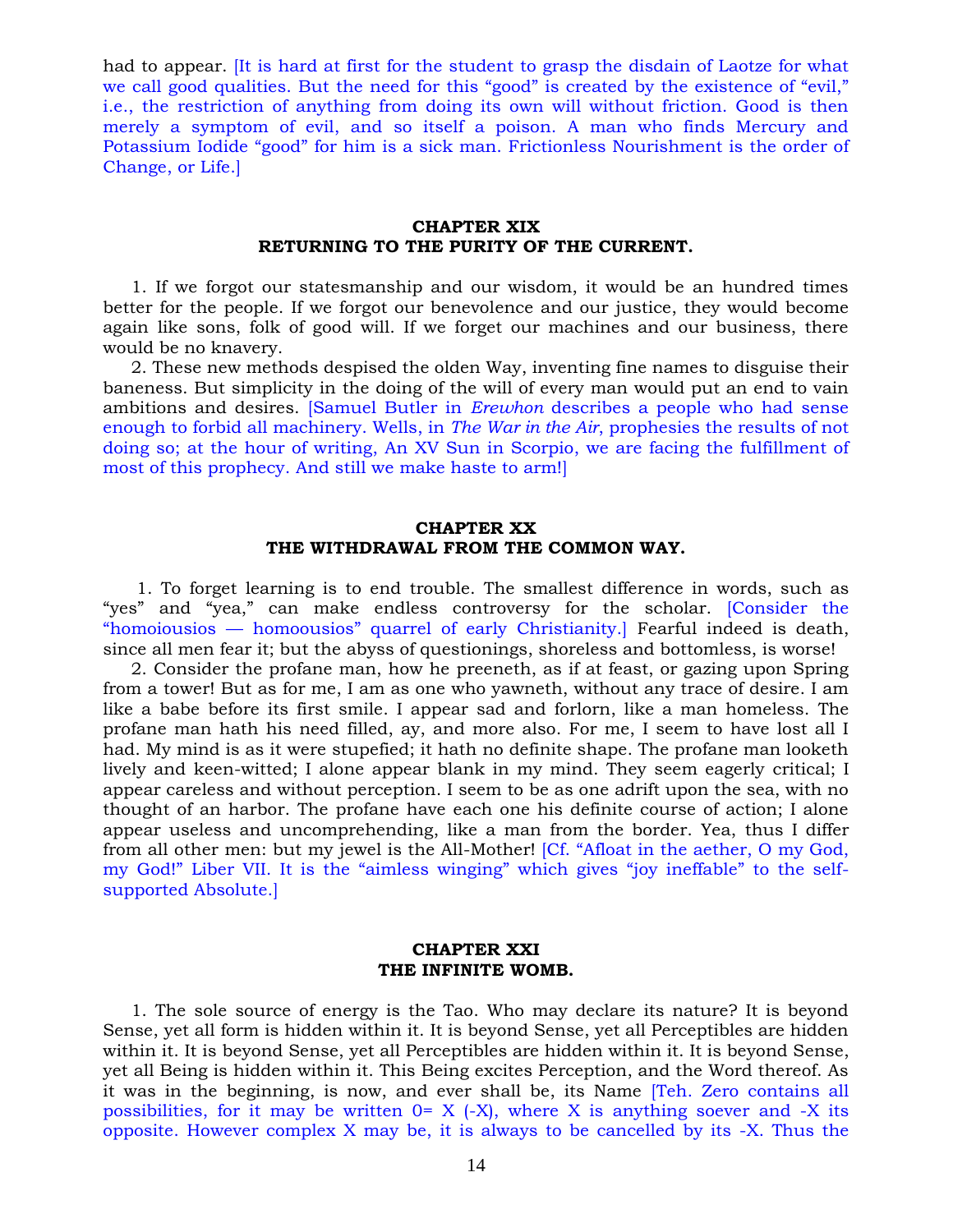universe is always potentially anything and everything, yet actually Nothing.] operateth continuously, causing all to flow in the cycle of Change, which is Love and Beauty. How do I know this? By my comprehension of the Tao.

# **CHAPTER XXII THE GUERDON OF MODESTY.**

1. The part becometh the whole. The curve becometh straight; the void becometh full; the old becometh new. He who desireth little accomplisheth his Will with ease; who desireth many things becometh distracted. [Thus he hath none of them.]

2. Therefore, the sage concentrateth upon one Will, and it is as a light to the whole world. Hiding himself, he shineth; withdrawing himself, he attracteth notice; humbling himself, he is exalted; dissatisfied with himself, *since the one Will is not yet attained.* he gaineth force to achieve his Will. Because he striveth not, no man may contend against him.

3. That is no idle saw of the men of old; "The part becometh the whole"; it is the Canon of Perfection. [Any part X becomes the whole Zero, by canceling itself through "love" of  $-X$ .]

# **CHAPTER XXIII THE VOID OF NAUGHT.**

1. To keep silence is the mark of one who is acting in full accordance with his Will. A fierce wind soon falleth; a storm-shower doth not last all day. Yet Heaven and Earth cause these; and if they fail to make violence continue, how much less can man abide in spasm of passion!

2. With him that devoteth him to Tao, the devotees of Tao are in accord; so also are the devotees of Teh, [Because Teh is part of Tao.] yea, even they who fail in seeking those are in accord. [Because to him who has Tao all things are realized as harmonious.]

3. So then his brothers in the Tao are joyful, attaining it; and his brothers in the Teh are joyful, attaining it; and they who fail in seeking these are joyful, partaking of it. But if he himself realize not the Tao with calm of confidence, then they also appear lacking in confidence. [He who has Tao all things rightly disposed; his own failure creates the illusion of general failure.]

#### **CHAPTER XXIV EVIL MANNERS.**

1. He who standeth a-tiptoe standeth not firm; he who maketh rigid his legs walketh ill. He who preeneth himself shineth not; he who talketh positively is vulgar; he who boastheth is refused acceptance; he who is wise in his own conceit is thought inferior. Such attitudes, to him that hath the view given by understanding the Tao, seem like garbage or like cancer, abhorrent to all. They then who follow the Way [of Tao] do not admit them.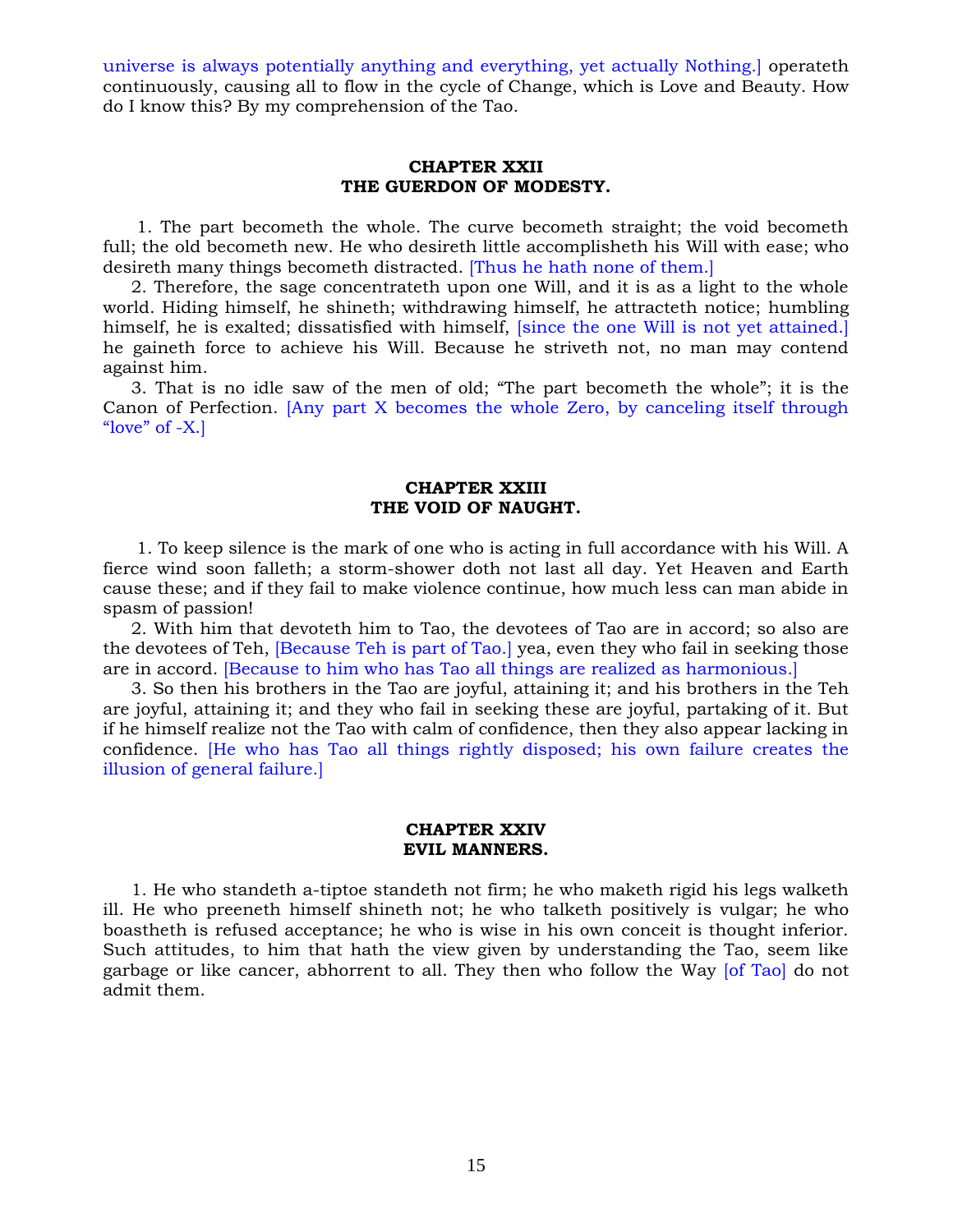### **CHAPTER XXV IMAGES OF THE MYSTERY.**

1. Without Limit and Perfect, there is a Becoming, beyond Heaven and Earth. It hath nor motion nor Form; it is alone, it changeth not; [Because it comprehendeth Change.] it extendeth all ways; it hath no Adversary. It is like the All-Mother.

2. I know not its Name, but I call it the Tao. Moreover, I exert myself, and call it Vastness.

3. Vastness, the Becoming! Becoming, it flieth afar. Afar, it draweth near. Vast is this Tao; Heaven also is Vast; Earth is vast; and the Holy King is vast also. [For they conform to the Tao.] In the Universe are Four Vastnesses, and of these is the Holy King.

4. Man followeth the [magick] formula of Earth; Earth followeth that of Heaven, and Heaven that of the Tao. The formula of the Tao is its own Nature.

# **CHAPTER XXVI THE NATURE OF MASS.**

1. Mass is the fulcrum of mobility; stillness is the father of motion.

2. Therefore the sage King, though he travel afar, remaineth near his supplies. Though opportunity tempt him, he remaineth quietly in proper disposition, indifferent. Should the master of an host of chariots bear himself frivolously? If he attack without support, he loseth his base; if he become a raider, he forfeiteth his throne. [This is all obvious military metaphor. If we depart from the Tao, we become engaged in futile activities which lead nowhere, and we find ourselves in the Abyss of Choronzon.]

# **CHAPTER XXVII SKILL IN THE METHOD.**

1. The experienced traveler concealeth his tracks; the clever speaker giveth no chance to the critic; the skilled mathematician useth no abacus; the ingenious safesmith baffleth the burglar without the use of bolts, and the cunning binder without ropes and knots. [The reference is to certain 'puzzles,' as we should call them, common in China.] So also the sage, skilled in man-emancipation-craft, useth all men; understanding the value of everything, he rejecteth nothing. This is called the Occult Regimen.

2. The adept is then master to the zelator, and the zelator assisteth and honoreth the adept. Yet unless these relations were manifest, even the most intelligent observer might be perplexed as to which was which. This is called the Crown of Mystery. [The adept has become so absolutely natural that he appears unskillful. Ars est celare artem. It is only he who has started on the Path that can divine how sublime is the Master.]

# **CHAPTER XXVIII THE RETURN TO SIMPLICITY.**

1. Balance thy male strength with thy female weakness and thou shalt attract all things, as the ocean absorbeth all rivers; for thou shalt formulate the excellence of the Child eternal, simple, and perfect. Knowing the light, remain in the Dark. Manifest not thy Glory, but thine obscurity. Clothed in this Child-excellence eternal, thou hast attained the Return of the First State. Knowing splendour of Fame, cling to Obloquy and Infamy; then shalt thou remain as in the Valley to which flow all waters, the lodestone to fascinate all men. Yea, they shall hail in thee this Excellence, eternal, simple and perfect, of the Child.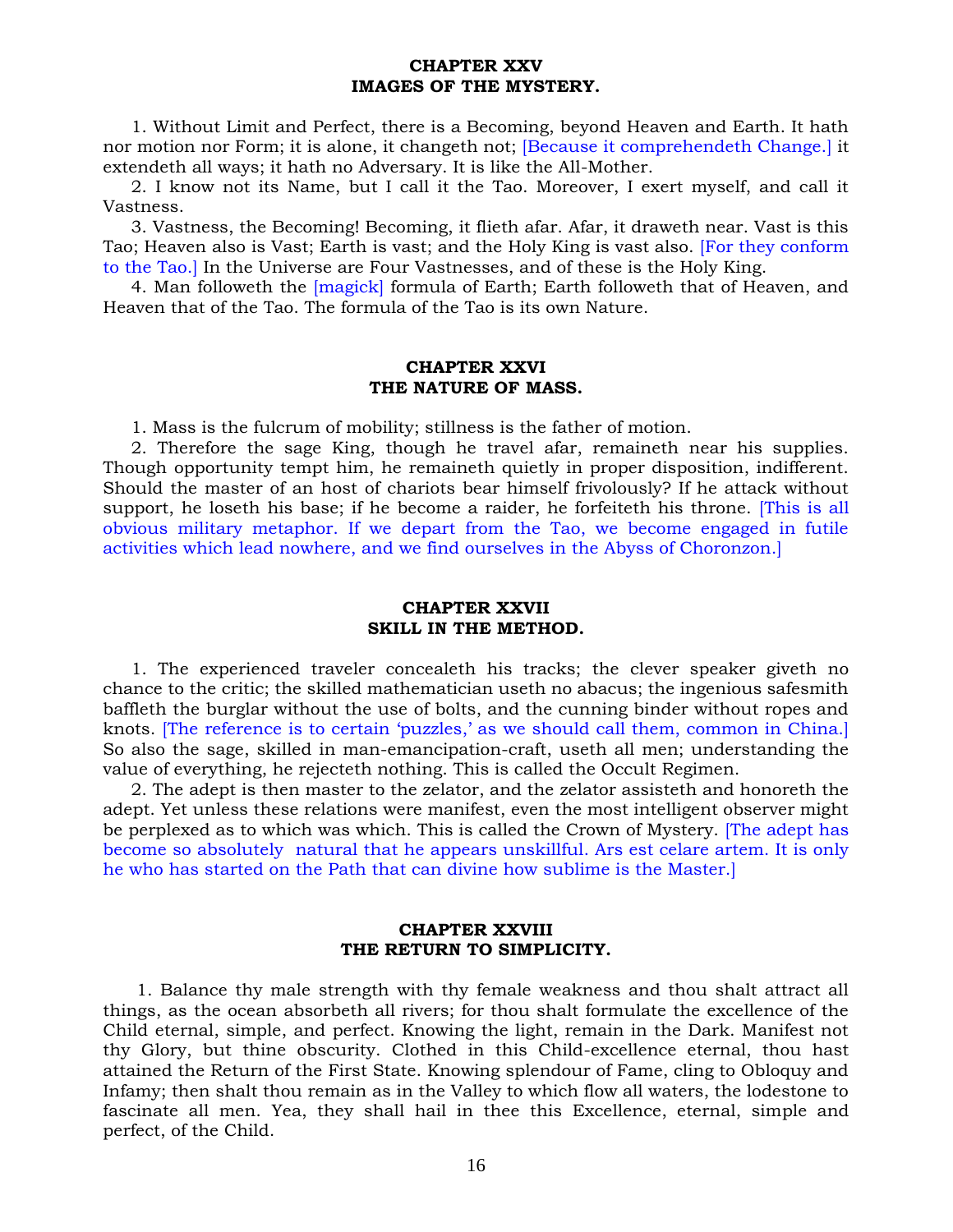2. The raw material, wrought into form, produceth vessels. [Homogeneous developed into heterogeneous: 0° understood as "something."] So the sage King formulateth his Wholeness in divers Offices; and his Law [being concordant with the nature of his people] is without violence or constraint.

# **CHAPTER XXIX REFRAINING FROM ACTION.**

1. He that, desiring a kingdom, exerteth himself to obtain it, will fail. A Kingdom is of the nature of spirit, and yieldeth not to activity. He who graspeth it, destroyeth it; he who gaineth it, loseth it. [The usurper merely seizes the throne; the people are not with him, as with one who becomes king by virtue of natural fitness. The usurper has but the mask of power.]

2. The wheel of nature revolveth constantly; the last becometh first, and the first last; hot things grow cold, and cold things hot; weakness overcometh strength; things gained are lost anon. Hence the wise man avoideth effort, desire and sloth. [Effort is the Rajo-Guna, and makes one go faster than is natural. Sloth is the Tamo-Guna, and makes one go slower than is natural. Desire is the disturbance of the Satwa-Guna, exciting the lust of Change, in one direction or the other, from the natural. Things gained: see Liber AL cap II vv 57-60.]

# **CHAPTER XXX A WARNING AGAINST WAR.**

1. If a king summon to his aid a Master of the Tao, let Him not advise recourse to arms. Such action certainly bringeth the corresponding reaction.

2. Where armies are, are weeds. Bad harvests follow great hosts.

3. The good general striketh decisively, once and for all. He does not risk [counterattack. In other words, he acts according to the rules of the game, without losing his head by vain-glory, ambition or hatred.] by overboldness. He striketh, but doth not vaunt his victory. He striketh according to strict law of necessity, not from desire of victory.

4. Things become strong and ripe, then age. This [forcing-on of strength, instead of allowing natural growth.] is discord with the Tao; and what is not at one with the Tao soon cometh to an end.

#### **CHAPTER XXXI COMPOSING QUARREL.**

1. Arms, though they be beautiful, are of ill omen, abominable to all created beings. They who have the Tao love not their use.

2. The place of honour is on the right in wartime; so thinketh the man of distinction. Sharp weapons are ill-omened, unworthy of such a man; he useth them only in necessity. He valueth peace and ease, desireth not violence of victory. To desire victory is to desire the death of men; and to desire that is to fail to propitiate the people.

3. At feasts, the left hand is the high seat; at funerals, the right. The second in command of the army leadeth the left wing, the commander-in-chief, the right wing; it is as if the battle were a rite of mourning! He that hath slain most men should weep for them most bitterly; so then the place of the victor is assigned to him with philosophical propriety.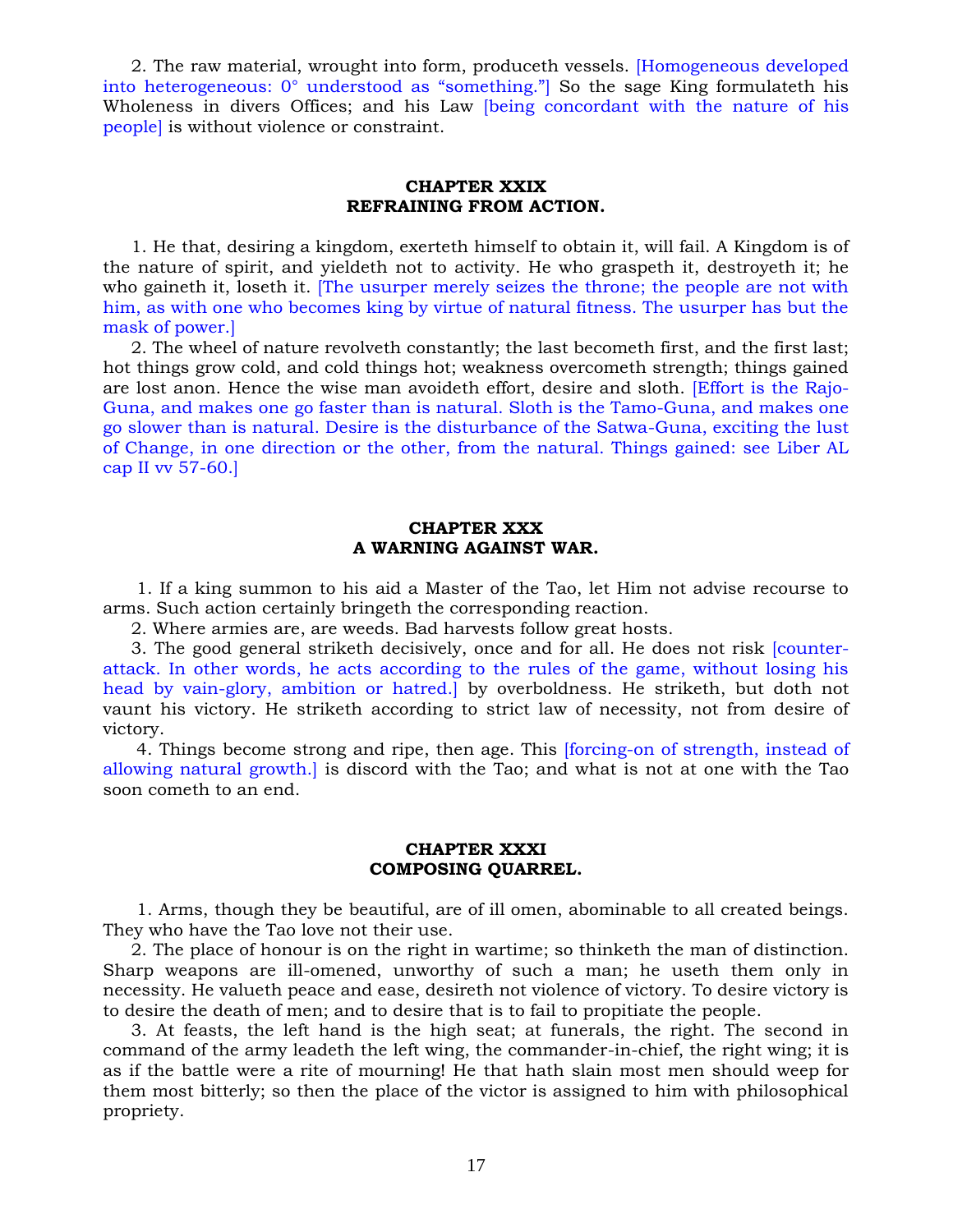#### **CHAPTER XXXII THE WISDOM OF TEH.**

1. The All-Tao [comprehending Change within itself] hath no name.

2. It is That Minute Point [Hadit] yet the whole world dare not contend against him that hath it. Did a lord or king gain it and guard it, all men would obey him of their own accord.

3. Heaven and Earth combining under its spell, shed forth dew, extending throughout all things of its own accord, without man's interference. [This "dew" refers to the Elixir of the Fraternity R.C. and of the O.T.O. It has been described, with proper caution, in various passages of *The Equinox* and of *The Book of Lies*.]

4. Tao, in its phase of action, hath a name. Then men can comprehend it; when they do this, there is no more risk of wrong or ill-success.

5. As the great rivers and the oceans are to the valley streams, so is the Tao to the whole universe.

#### **CHAPTER XXXIII THE DISCRIMINATION (VIVEKA) OF TEH.**

1. He who understandeth others understandeth Two; but he who understandeth himself understandeth One. He who conquereth others is strong; but he who conquereth himself is stronger yet. [For the same reason as in the first sentence.] Contentment is riches; and continuous action [equable and carefree] is Will.

2. He that adapteth himself perfectly to his environment, continueth for long; he who dieth without dying, liveth forever. [The last paragraph refers once more to a certain secret practice taught by the O.T.O. See, in particular, *The Book of Lies*.]

# **CHAPTER XXXIV THE METHOD OF ATTAINMENT.**

1. The Tao is immanent; it extendeth to the right hand as to the left.

2. All things derive from it their being; it createth them, and all comply with it. Its work is done, and it proclaimeth it not. It is the ornament of all things, yet it claimeth not fief of them; there is nothing so small that it inhabiteth not, and informeth it. All things return without knowledge of the Cause thereof; there is nothing so great that it inhabiteth not, and informeth it.

3. In this manner also may the Sage perform his Works. It is by not thrusting himself forward that he winneth to his success.

# **CHAPTER XXXV THE GOOD WILL OF THE TEH.**

1. The whole world is drawn to him that hath the likeness of the Tao. [I.e., the Teh.] Men flock unto him, and suffer no ill, but gain repose, find peace, enjoy all ease.

2. Sweet sounds and cates lure the traveler from his way. But the Word of the Tao; though it appear harsh and insipid, unworthy to hearken or to behold; hath his use all inexhaustible.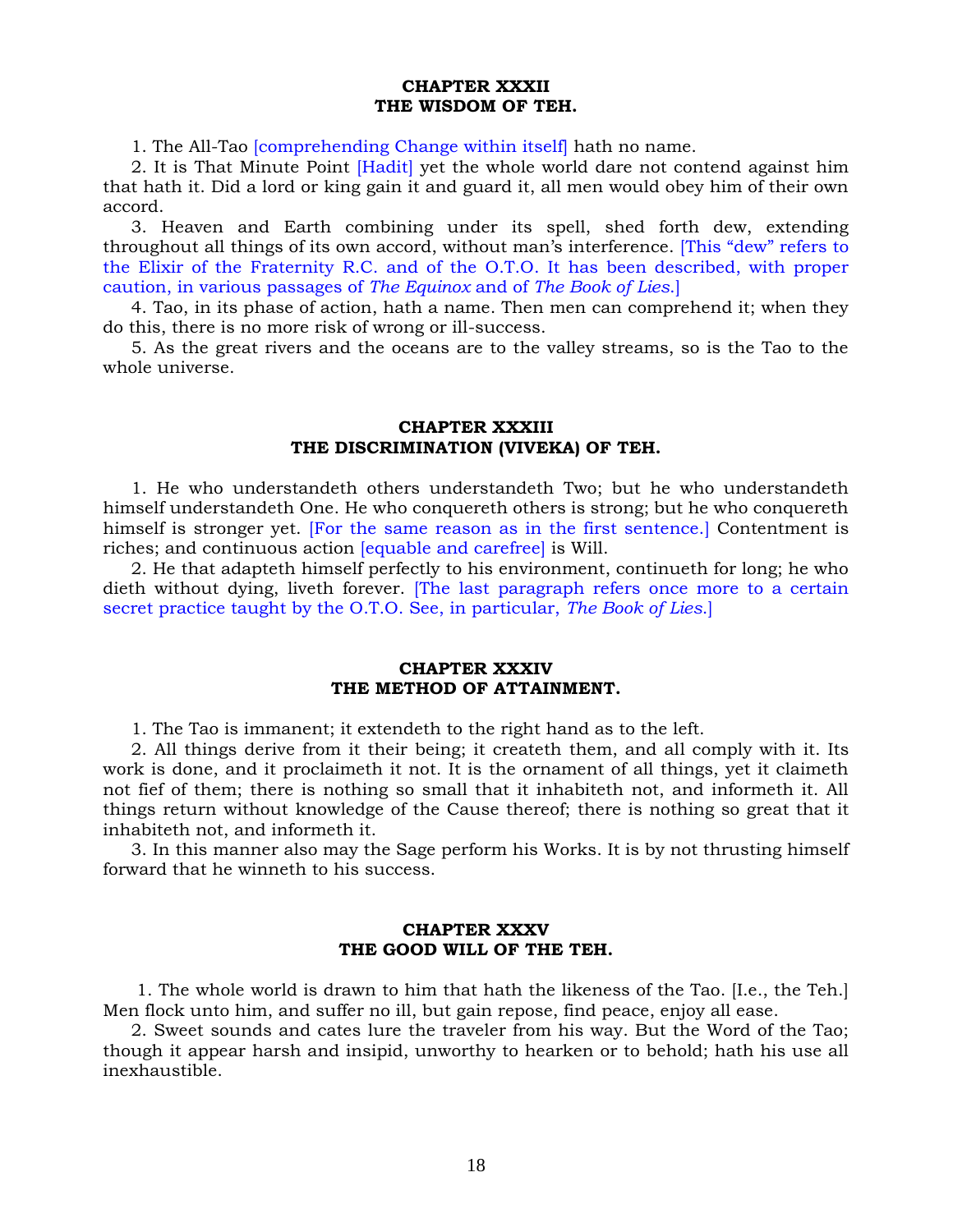#### **CHAPTER XXXVI THE HIDING OF THE LIGHT.**

1. In order to draw breath, first empty the lungs; to weaken another, first strengthen him; to overthrow another, first exalt him; to despoil another, first load him with gifts; this is called the Occult Regimen.

2. The soft conquereth the hard; the weak pulleth down the strong.

3. The fish that leaveth ocean is lost; the method of government must be concealed from the people. [The single argument that can be adduced in favour of an Enlightened Democracy is that it provides more completely for the fooling of the Sovereign People than any other known system.]

# **CHAPTER XXXVII THE RIGHT USE OF GOVERNMENT.**

1. The Tao proceedeth by its own nature, doing nothing; therefore there is no doing which it comprehendeth not.

2. If kings and princes were to govern in this manner, all things would operate aright by their own motion.

3. If this transmutation were my object, I should call it Simplicity. Simplicity hath no name nor purpose; silently and at ease all things go well.

# **PART II**

# **CHAPTER XXXVIII CONCERNING THE TEH.**

1. Those who possessed perfectly the powers [Teh.] did not manifest them, and so they preserved them. Those who possessed them imperfectly feared to lose them, and so lost them.

2. The former did nothing, nor had need to do. The latter did, and had need to do.

3. Those who possessed benevolence exercised it, and had need it; so also was it with them who possessed justice.

4. Those who possessed the conventions displayed them; and when men would not agree, they made ready to fight them. [Teh appears as Chokmah-Binah, Benevolence as Chesed, Justice as Geburah, Convention as Tiphereth. Thus Kether alone is 'safe'; even Chokmah-Binah risks fall unless it keeps Silence.]

5. Thus, when the Tao was lost, the Magick Powers appeared; then, by successive degradations, came Benevolence, Justice, Convention.

6. Now convention is the shadow of loyalty and good will, and so the herald of disorder. Yea, even Understanding is but a Blossom of the Tao, and foreshadoweth Stupidity. [This repeats the doctrine of the danger of Binah. The attack on Tipereth is to be regarded as a reference to the "Fall," death of Hiram at high noon, etc. etc.

7. So then the Tao-Man holdeth to Mass, and avoideth Motion; he is attached to the Root, not to the flower. He leaveth the one, and cleaveth to the other. [That is, if his road be towards the Tao. In our language, he adores Nuit; but the Perfect Man, when he needs to manifest, is on the opposite curve. Cf. *The Book Of Lies*; "The Brothers of the AΔAΔ are Women; the Aspirants to AΔAΔ are Men."]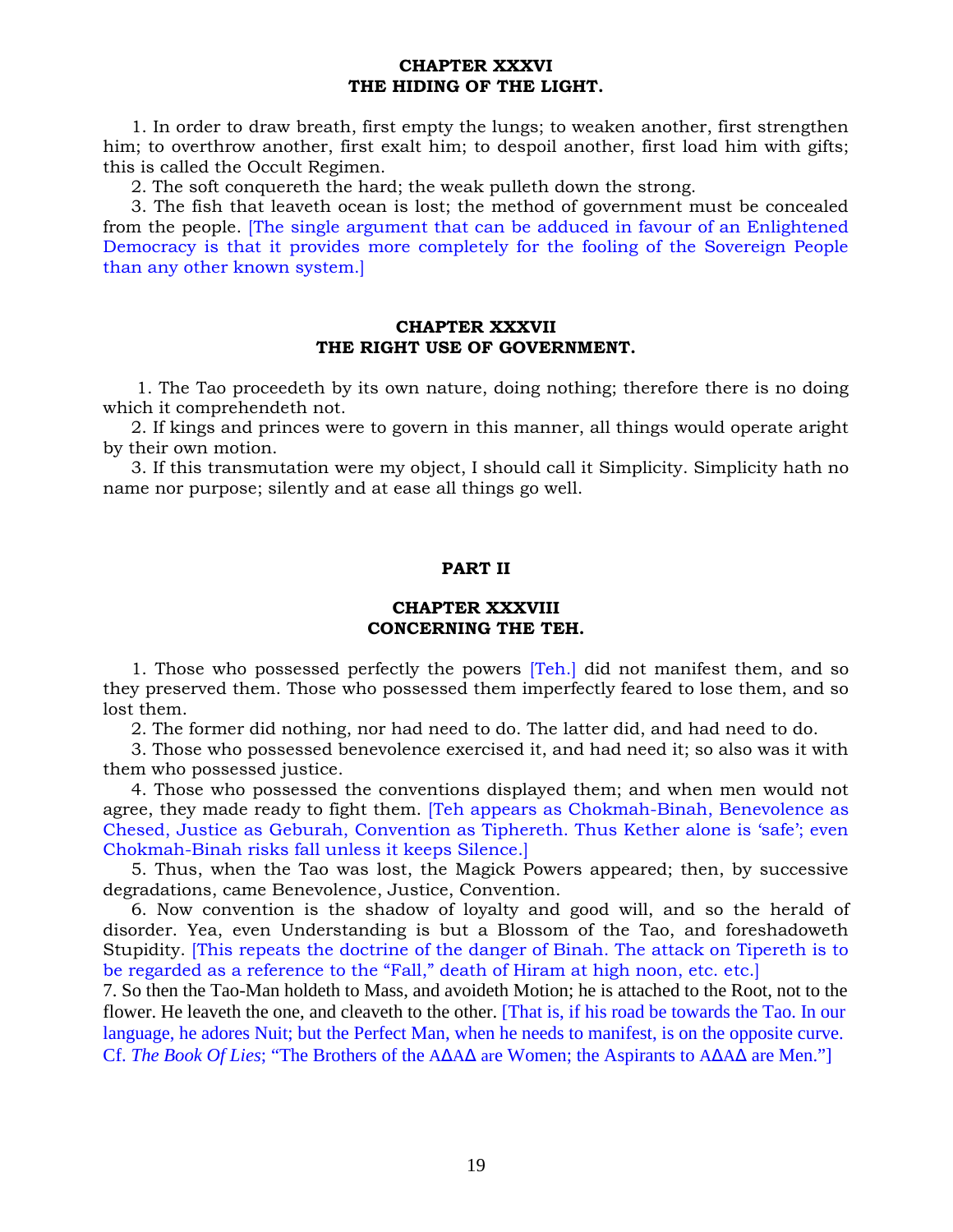#### **CHAPTER XXXIX THE LAW OF THE BEGINNING.**

1. These things have possessed the Tao from the beginning: Heaven, clear and shining; Earth, steady and easy; Spirits, mighty in Magick; Vehicles, ["Spirits" and "Vehicles" refer to the Lance and Cup, correlatives of Heaven and Earth.] overflowing with Joy; all that hath life; and the rulers of men. All these derive their essence from the Tao.

2. Without the Tao, Heaven would dissolve Earth disrupt, Spirits become impotent; Vehicles empty; living things would perish and rulers lose their power.

3. The root of grandeur is humility, and the strength of exaltation in its base. Thus rulers speak of themselves as "Fatherless," "Virtueless," "Unworthy," proclaiming by this that their Glory is in their shame. [It is the invisible that is all-important: See Cap. II.] So also the virtue of a Chariot is not any of the parts of a Chariot, if they be numbered. [Cf. 'The Questions of King Milinda.' where is the discussion of what a carriage really is.] They do not seek to appear fine like jade, but inconspicuous like common stone. [English good manners are similarly inconspicuous, and were so devised as a protection. Jade is liable to be seized and carved; ordinary stone may escape. (Cf. Kwangtze on the rotten tree, etc. Zan Kien Shieh. S. B. E. XXXIX, p. 217.]

# **CHAPTER XL OMITTING UTILITY.**

1. The Tao proceeds by correlative curves, and its might is in weakness.

2. All things arose from the Teh, and the Teh budded from the Tao. [The law of the Tao is constant compensation; its method is always to redress the balance, and reduce the equation to zero. In its action it resembles the form of Energy which we call gravitation very closely. It is an inertia always tending to minimize stress.]

# **CHAPTER XLI THE IDENTITY OF THE DIFFERENTIAL.**

1. The best students, learning of the Tao, set to work earnestly to practice the Way. Mediocre students now cherish it, now let it go. The worst students mock at it. Were it not thus mocked, it were unworthy to be Tao.

2. Thus spake the makers of Saws: the Tao at its brightest is obscure. Who advanceth in that Way, retireth. Its smooth Way is rough. Its summit is a valley. Its beauty is ugliness. Its wealth is poverty. Its virtue, vice. Its stability is change. Its form is without form. Its fullness is vacancy. Its utterance is silence. Its reality is illusion.

3. Nameless and imperceptible is the Tao; but it informeth and perfecteth all things.

# **CHAPTER XLII THE VEILS OF THE TAO.**

1. The Tao formulated the One. [Kether or the First Aethyr.]

The One exhaled the Two. [Chokmah-Binah or Yin and Yang.]

The Two were parents of the Three. [The second Triad.]

The Three were parents of all things. [The third Triad and Malkuth.]

All things pass from Obscurity to Manifestation, inspired harmoniously by the Breath of the Void. [The Tao.]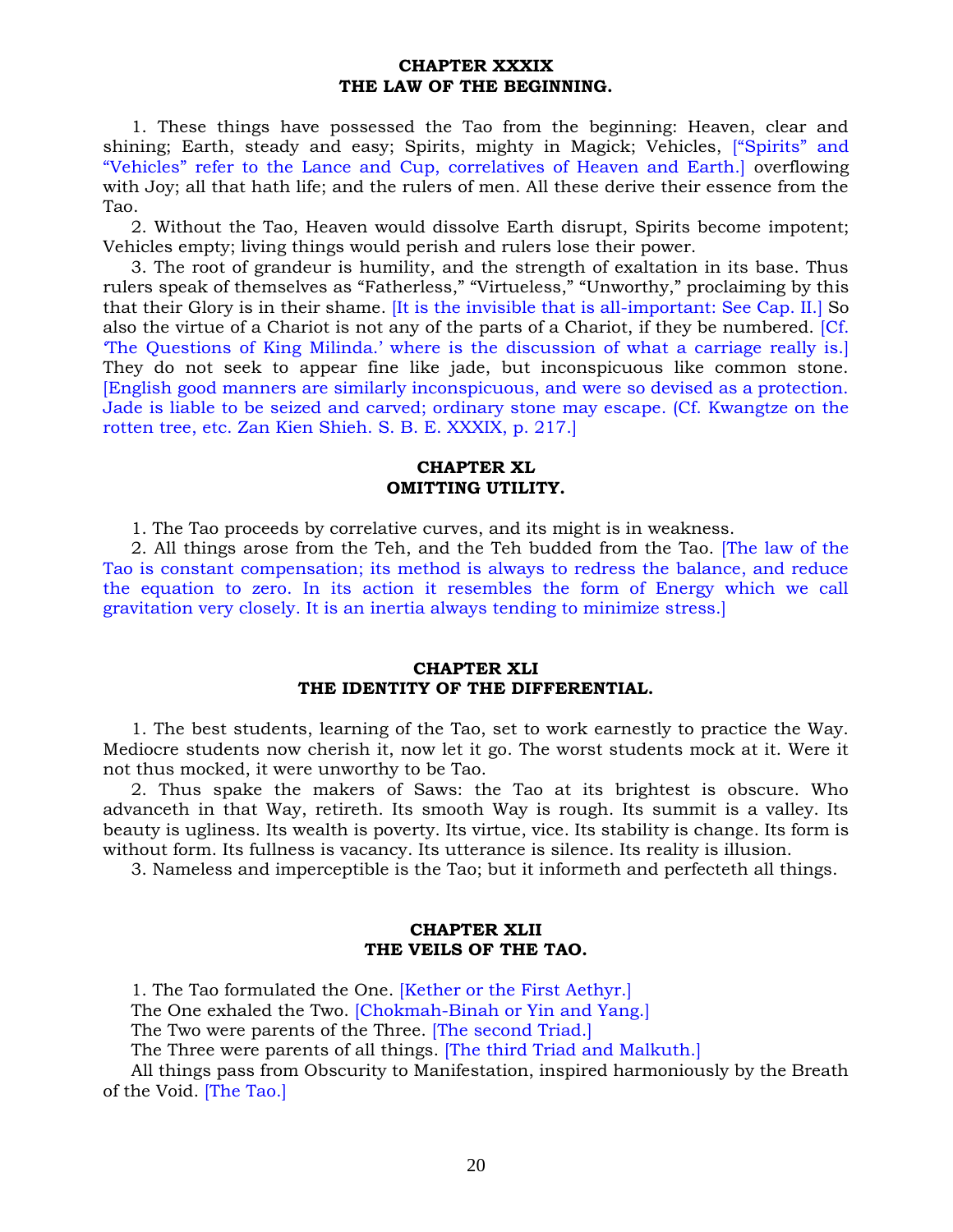2. Men do not like to be fatherless, virtueless, unworthy: yet rulers describe themselves by these names. Thus increase bringeth decrease to some, and decrease bringeth increase to others.

3. Others have taught thus; I consent to it. Violent men and strong die not by natural death. This fact is the foundation of my law.

# **CHAPTER XLIII THE COSMIC METHOD.**

1. The softest substance [Water-Yoni] hunteth down the hardest; [Rock-Lingam] the unsubstantial [the Luminiferous Ether] penetrateth where there is no opening. Here is the Virtue of Inertia.

2. Few are they who attain: whose speech is Silence, whose Work is Inertia.

#### **CHAPTER XLIV MONITORIAL.**

1. What shall it profit a man if he gain fame or wealth, and lose his life?

2. If a man cling to fame or wealth, he risketh what is worth more.

3. Be content, not fearing disgrace. Act not, and risk not criticism. Thus live thou long, without alarm.

#### **CHAPTER XLV THE OVERFLOWING OF TEH.**

1. Despise thy masterpieces; thus renew the vigor of thy creation. Deem thy fullness emptiness; thus shall thy fullness never be empty. Let the straight appear crooked to thee, thy Craft clumsiness; thy Musick discord.

2. Exercise moderateth cold; stillness heat. To be pure [Brahmacharya — Chastity in the secret Parzifal-O.T.O. sense. See also the Khing Kang King.] and to keep silence, is the True Law of all that are beneath Heaven.

#### **CHAPTER XLVI THE WITHDRAWAL FROM AMBITION.**

1. When the Tao beareth away on Earth, men put swift horses to night-carts. When it is neglected, they breed chargers in the border marches.

2. There is no evil worse than ambition; no misery worse than discontent; no crime greater than greed. Content of mind is peace and satisfaction eternal.

# **CHAPTER XLVII THE VISION OF THE DISTANT.**

1. One need not pass his threshold to comprehend all that is under Heaven, nor to look out from his lattice to behold the Tao Celestial. Nay! but the farther a man goeth, the less he knoweth.

2. The sages acquired their knowledge without travel; they named all things aright without beholding them; and, acting without aim, fulfilled their Wills.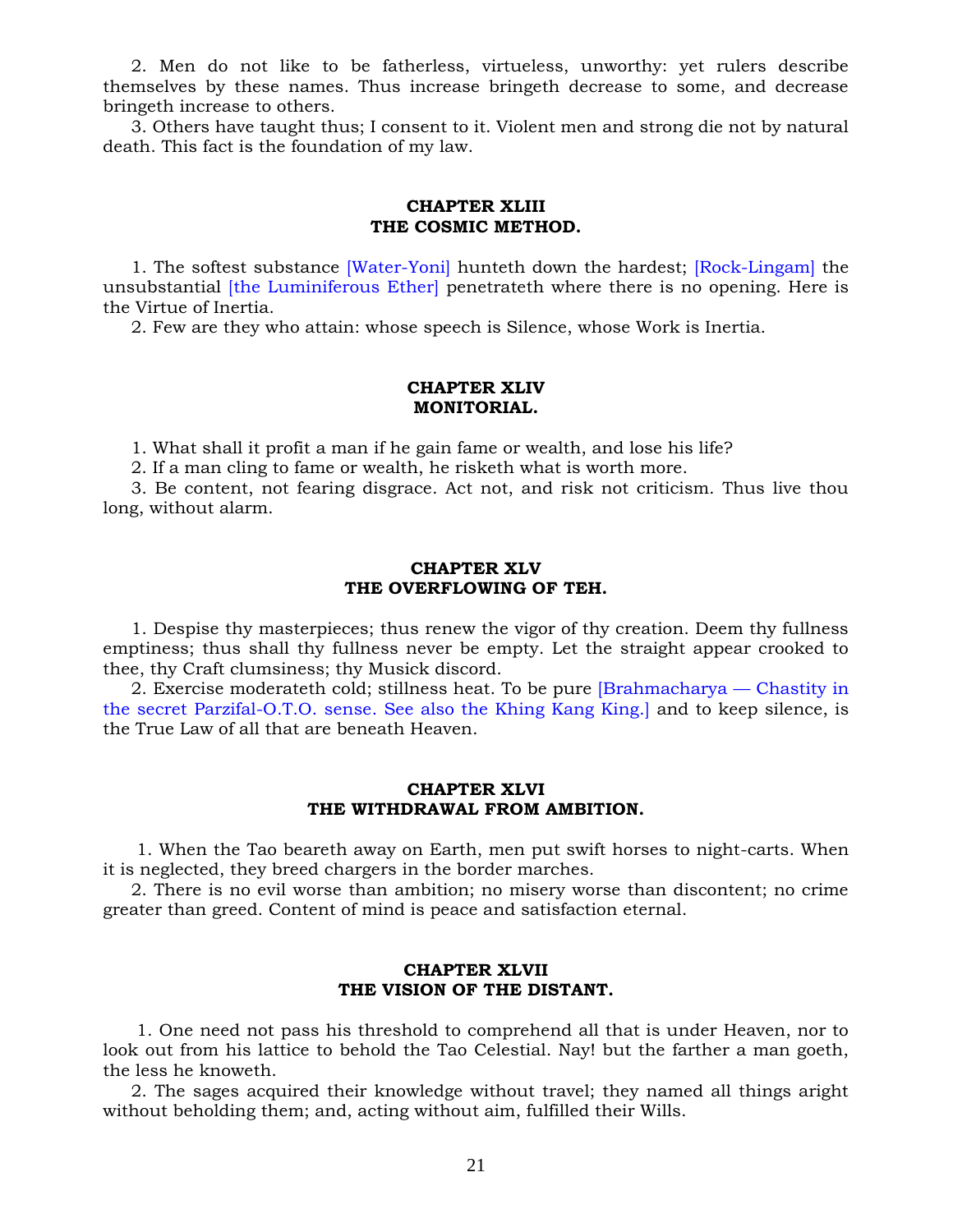# **CHAPTER XLVIII OBLIVION OVERCOMING KNOWLEDGE.**

1. The scholar seeketh daily increase of knowing; the sage of Tao daily decrease of doing.

2. He decreaseth it, again and again, until he doth no act with the lust of result. Having attained this Inertia all accomplisheth itself.

3. He who attracteth to himself all that is under Heaven doth so without effort. He who maketh effort is not able to attract it.

# **CHAPTER XLIX THE ADAPTABILITY OF THE TEH.**

1. The wise man hath no fixed principle; he adapteth his mind to his environment.

2. To the good I am good, and to the evil I am good also; thus all become good. To the true I am true, and to the false I am true; thus all become true.

3. The sage appeareth hesitating to the world, because his mind is detached. Therefore the people look and listen to him, as his children; and thus doth he shepherd them.

#### **CHAPTER L THE ESTIMATION OF LIFE.**

1. Man cometh into life, and returneth again into death.

2. Three men in ten conserve life; three men in ten pursue death.

3. Three men also in ten desire to live, but their acts hasten their journey to the house of death. Why is this? Because of their efforts to preserve life.

4. But this I have heard. He that is wise in the economy of his life, whereof he is warden for a season, journeyeth with no need to avoid the tiger or the rhinoceros, and goeth uncorsleted among the warriors with no fear of sword or lance. The rhinoceros findeth in him no place vulnerable to its horn, the tiger to its claws, the weapon to its point. Why is this? Because there is no house of death in his whole body.

#### **CHAPTER LI THE TEH AS THE NURSE.**

1. All things proceed from the Tao, and are sustained by its forth-flowing virtue. Every one taketh form according to his nature, and is perfect, each in his particular Way. Therefore, each and every one of them glorify the Tao, and worship its forth-flowing Virtue.

2. This glorifying of the Tao, this worship of the Teh, is constantly spontaneous, and not by appointment of Law.

3. Thus the Tao buddeth them out, nurtureth them, developeth them, sustaineth them, perfecteth them, ripeneth them, upholdeth them, and reabsorbeth them.

4. It buddeth them forth, and claimeth not lordship over them; it is overseer of their changes, and boasteth not of his puissance; perfecteth them, and interfereth not with their Ways; this is called the Mystery of its Virtue.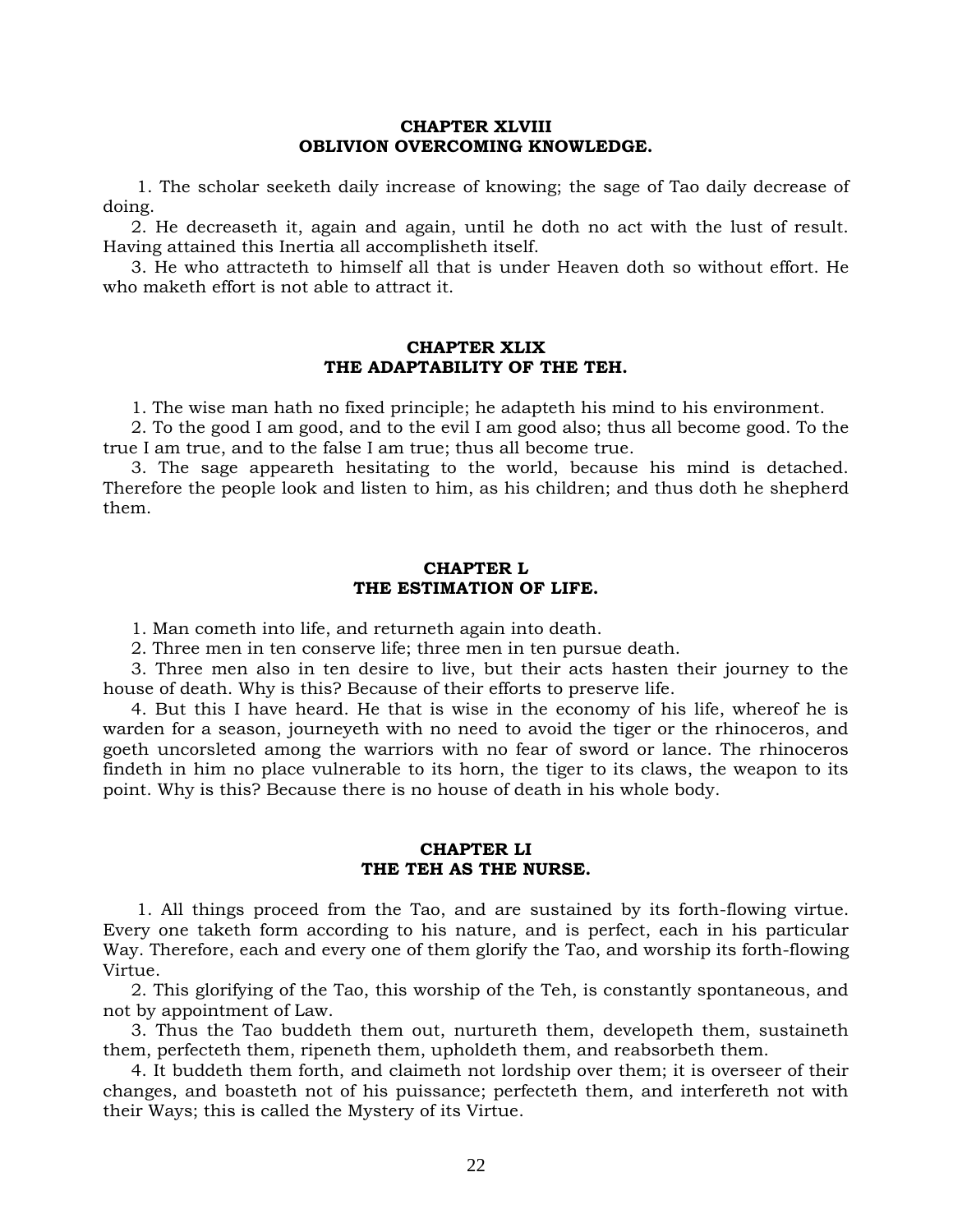#### **CHAPTER LII THE WITHDRAWAL INTO THE SILENCE.**

1. The Tao buddeth forth all things under Heaven; it is the Mother of all.

2. Knowing the Mother, we may know her offspring. He that knoweth his Mother, and abideth in Her nature, remaineth in surety all his days.

3. With the mouth closed, and the Gates of Breath controlled, he remaineth at ease all his days. With the mouth open, and the Breath directed to outward affairs, he hath no surety all his days.

4. To perceive that Minute Point [Hadith] is True Vision; to maintain the Soft and Gentle [Nuith] is True Strength.

5. Employing harmoniously the Light Within [Ra-Hoor-Khuith. Paragraphs 3-5 refer to certain technical practices which may be studied in Book 4, The Equinox and Liber AL vel CCXX.] so that it returneth to its Origin, one guardeth even one's body from evil, and keepeth Silence before all men.

#### **CHAPTER LIII THE WITNESS OF GREED.**

1. Were I discovered by men, and charged with government, my first fear would be lest I should become proud.

2. The true Path is level and smooth; but men love by-paths.

3. They adorn their courts, but they neglect their fields, and leave their storehouses empty. They wear elaborate and embroidered robes; they gird themselves with sharp swords; they eat and drink with luxury; they heap up goods; they are thievish and vainglorious. All this is opposite to the Way of Tao.

# **CHAPTER LIV THE WITNESS OF WISDOM.**

1. If a man plant according to the Tao it will never be uprooted; if he thus gather, it will never be lost. His sons and his son's sons, one following another, shall honour the shrine of their ancestor.

2. The Tao, applied to oneself, strengtheneth the Body; [Teh] to the family, bringeth wealth; [Teh] to the district, prosperity; [Teh] to the state, great fortune. [Teh] Let it be the Law of the Kingdom, and all men will increase in virtue. [Teh. Teh is always the Magick Power; it need not be explained diversely as in the text.]

3. Thus we observe its effect in every case, as to the person, the family, the district, the state, and the kingdom.

4. How do I know that this is thus universal under Heaven? By experience.

## **CHAPTER LV THE SPELL OF THE MYSTERY.**

1. He that hath the Magick powers [Teh] of the Tao is like a young child. Insects will not sting him or beasts or birds of prey attack him.

2. The young child's bones are tender and its sinews are elastic, but its grasp is firm. [A baby can hang from a bough for quite an indefinitely long period. This is because of monkey-atavism; in other words, it is the subconscious of the child that is at work. This subconsciousness is of its true nature, therefore, in accord with the Tao.] It knoweth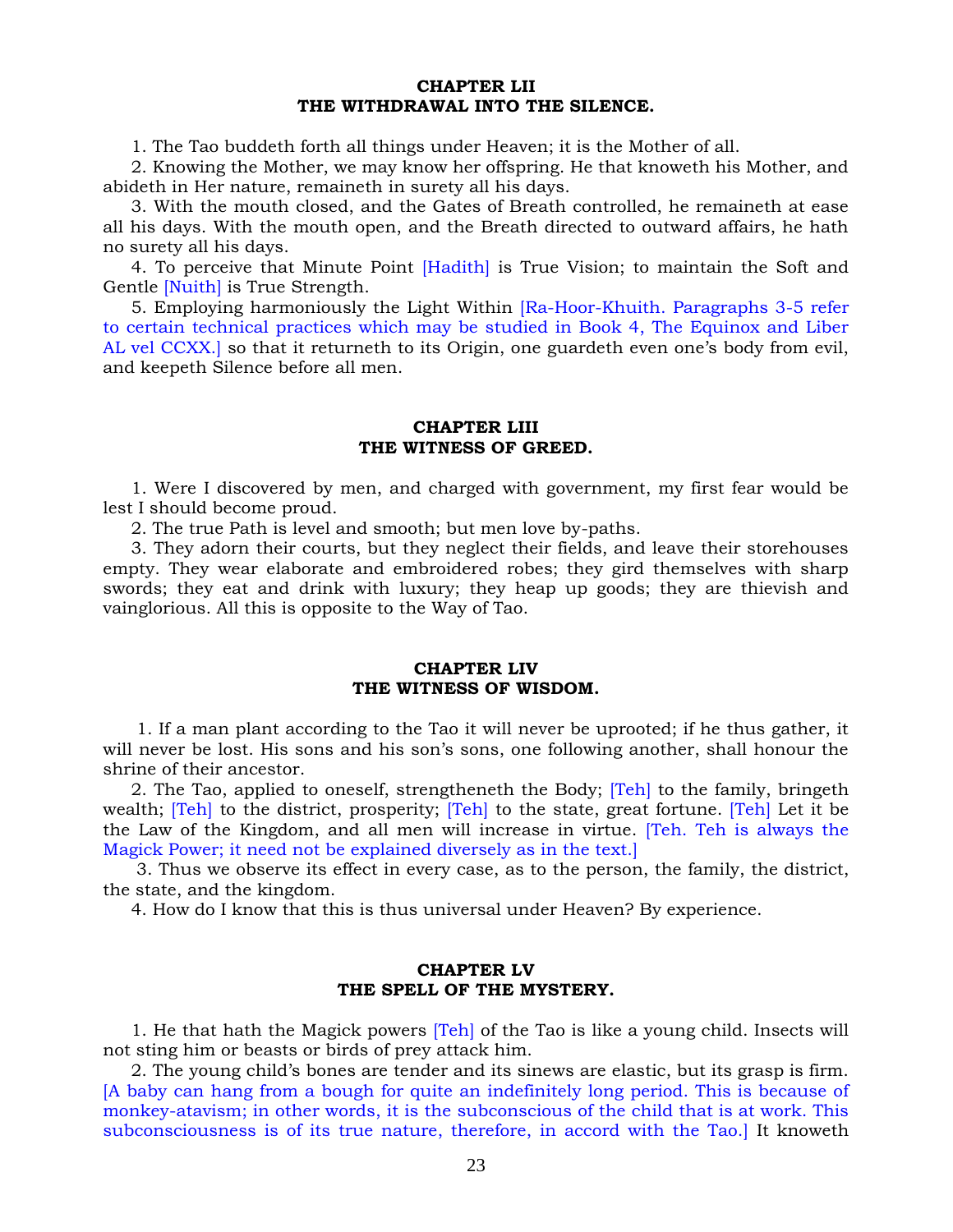nothing of the Union of Man and Woman, yet its Organ may be excited. This is because of its natural perfection. It will cry all day long without becoming hoarse, because of the harmony of its being.

3. He who understandeth this harmony knoweth the mystery of the Tao, and becometh a True Sage. All devices for inflaming life, and increasing the vital Breath, [Prana.] by mental effort [Hatha-Yoga, etc.] are evil and factitious.

4. Things become strong, then age. This [forcing-on of strength instead of allowing natural growth.] is in discord with the Tao, and what is not at one with the Tao soon cometh to an end.

# **CHAPTER LVI THE EXCELLENCE OF THE MYSTERY.**

1. Who knoweth the Tao keepeth Silence; he who babbleth knoweth it not.

2. Who knoweth it closeth his mouth and controlleth the Gates of his Breath. He will make his sharpness blunt; he will loosen his complexes; he will tone down his brightness to the general obscurity. This is called the Secret of Harmony.

3. He cannot be insulted either by familiarity or aversion; he is immune to ideas of gain or loss, of honour or disgrace; he is the true man, unequalled under Heaven.

# **CHAPTER LVII THE TRUE INFLUENCE.**

1. One may govern a state by restriction; weapons may be used with skill and cunning; but one acquireth true command only by freedom, given and taken.

2. How am I aware of this? By experience that to multiply restrictive laws in the kingdom impoverisheth the people; the use of machines causeth disorder in state and race alike. The more men use skill and cunning, the more machines there are; and the more laws there are, the more felons there are.

3. A wise man has said this: I will refrain from doing, and the people will act rightly of their own accord; I will love Silence, and the people will instinctively turn to perfection; I will take no measures, and the people will enjoy true wealth; I will restrain ambition, and the people will attain simplicity.

# **CHAPTER LVIII ADAPTATION TO ENVIRONMENT.**

1. The government that exerciseth the least care serveth the people best; that which meddleth with everybody's business worketh all manner of harm. Sorrow and joy are bedfellows; who can divine the final result of either?

2. Shall we avoid restriction? Yea; restriction distorteth nature, so that even what seemeth good in it is evil. For how long have men suffered from misunderstanding of this.

3. The wise man is foursquare, and avoideth aggression; his corners do not injure others. He moveth in a straight line [according to his Will] and turneth not aside therefrom; he is brilliant [like a Star] but doth not blind with his brightness [because he keeps to his own orbit].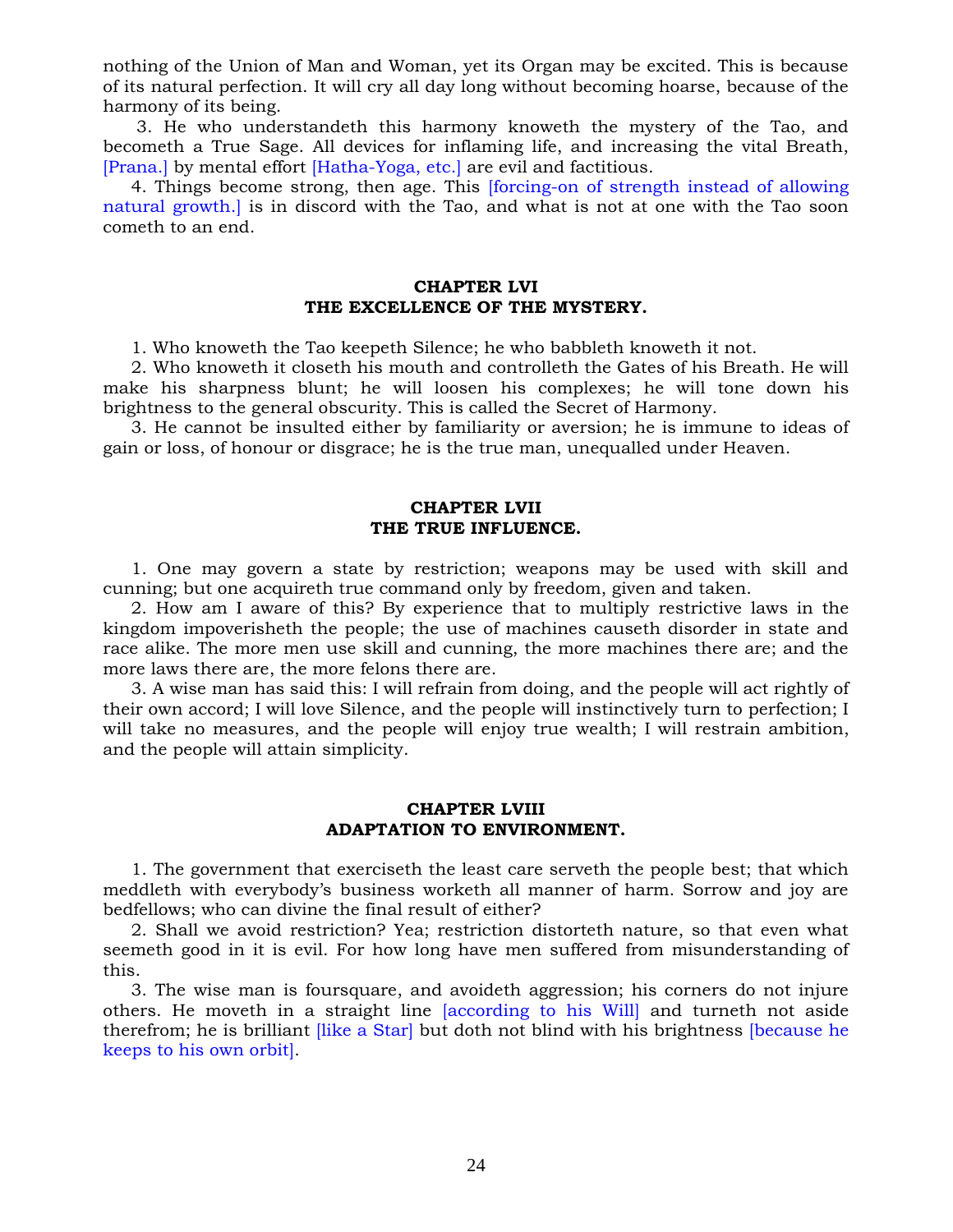# **CHAPTER LIX WARDING THE TAO.**

1. To balance our earthly nature and cultivate our heavenly nature, tread the Middle Path.

2. This Middle Path alone leadeth to the Timely Return to the True Nature. This Timely Return resulteth from the constant gathering of Magick Powers. [Teh] With that Gathering cometh Control. This Control we know to be without Limit [Like the Tao.] and he who knoweth the Limitless may rule the state.

3. He who possesseth the Tao continueth long. He is like a plant with wellset roots and strong stems. Thus it secureth long continuance of its life.

# **CHAPTER LX THE DUTY OF GOVERNMENT.**

1. The government of a kingdom is like the cooking of fish. [This means, it is the simplest possible operation.]

2. If the kingdom be ruled according to the Tao, the spirits of our ancestors will not manifest their Teh. [i.e., their Magick Powers, from indignation at the mischief wrought by their descendents.] These spirits have this Teh, but will not turn it against men. It is able to hurt men; so also is the Wise King; but he doth not.

3. When these powers [the spirits and the Wise King] are in accord, their Good Will produceth the Teh, endowing the people therewith.

# **CHAPTER LXI THE MODESTY OF THE TEH.**

1. A state becometh powerful when it resembleth a great river, deep-seated; to it tend all the small streams under Heaven.

2. It is as with the female, that conquereth the male by her Silence. Silence is a form of Gravity. [It is not that there is any 'virtue' in humility; it is simply that all lines converge at the center of the Web.]

3. Thus a great state attracteth small states by meeting their views, and small states attract the great state by revering its eminence. In the first case this Silence gaineth supporters; in the second, favour.

4. The great state uniteth men and nurtureth them; the small state wisheth the good will of the great, and offereth service; thus each gaineth its advantage. But the great state must keep Silence.

# **CHAPTER LXII THE WORKINGS OF THE TAO.**

1. The Tao is the most exalted of all things. It is the ornament of the good, and the protection and purification of the evil. [Cf. 'Soul of Goodness in Things Evil.']

2. Its words are the fountain of honour, and its deeds the engine of achievement. It is present even in evil.

3. Though the Son of Heaven were enthroned with his three Dukes appointed to serve him, and he were offered a round symbol-of-rank as great as might fill the hands, with a team of horses to follow, this gift were not to be matched against the Tao, which might be offered by the humblest of men.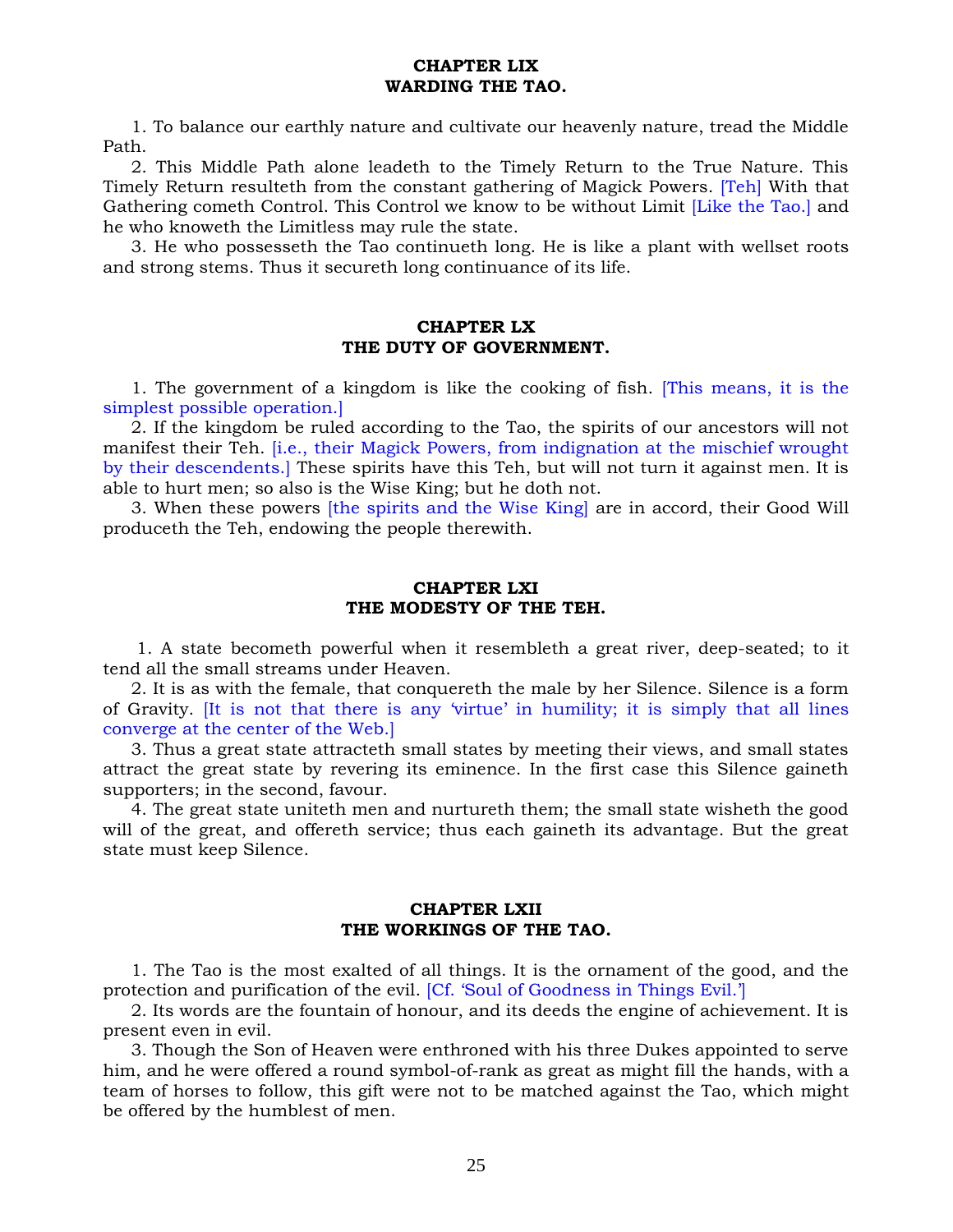4. Why did they of old time set such store by the Tao? Because he that sought it might find it, and because it was the Purification from all evil. Therefore did all men under Heaven esteem it the most exalted of all things.

# **CHAPTER LXIII FORETHOUGHT AT THE OUTSET.**

1. Act without lust of result; work without anxiety; taste without attachment to flavour; esteem small things great and few things many; repel violence with gentleness.

2. Do great things while they are yet small, hard things while they are yet easy; for all things, how great or hard soever, have a beginning when they are little and easy. So thus the wise man accomplisheth the greatest tasks without undertaking anything important.

3. Who undertaketh thoughtlessly is certain to fail in attainment; who estimateth things easy findeth them hard. The wise man considereth even easy things hard, so that even hard things are easy to him.

#### **CHAPTER LXIV ATTENDING TO DETAILS.**

1. It is easy to grasp what is not yet in motion, to withstand what is not yet manifest, to break what is not yet compact, to disperse what is not yet coherent. Act against things before they become visible; attend to order before disorder ariseth.

2. The tree which filleth the embrace grew from a small shoot; the tower nine-storied rose from a low foundation; the ten-day journey began with a single step.

3. He who acteth worketh harm; he who graspeth findeth it a slip. The wise man acteth not, so worketh no harm; he doth not grasp, and so doth not let go. Men often ruin their affairs on the eve of success, because they are not as prudent at the end as in the beginning.

4. The wise man willeth what others do not will, [He does his own Will, instead of aiming at a standardized goal.] and valueth not things rare. [and so sought after by others.] He learneth what others learn not, and gathered up what they despise. Thus he is in accord with the natural course of events, and is not overbold in action.

# **CHAPTER LXV THE PURITY OF THE TEH.**

1. They of old time that were skilled in the Tao sought not to enlighten the people, but to keep them simple.

2. The difficulty of government is the vain knowledge of the people. To use cleverness in government is to scourge the kingdom; to use simplicity is to anoint it.

3. Know these things, and make them thy law and thine example. To possess this Law is the Secret Perfection of rule. Profound and Extended is this Perfection; he that possesseth it is indeed contrary to the rest, but he attracteth them to full accordance.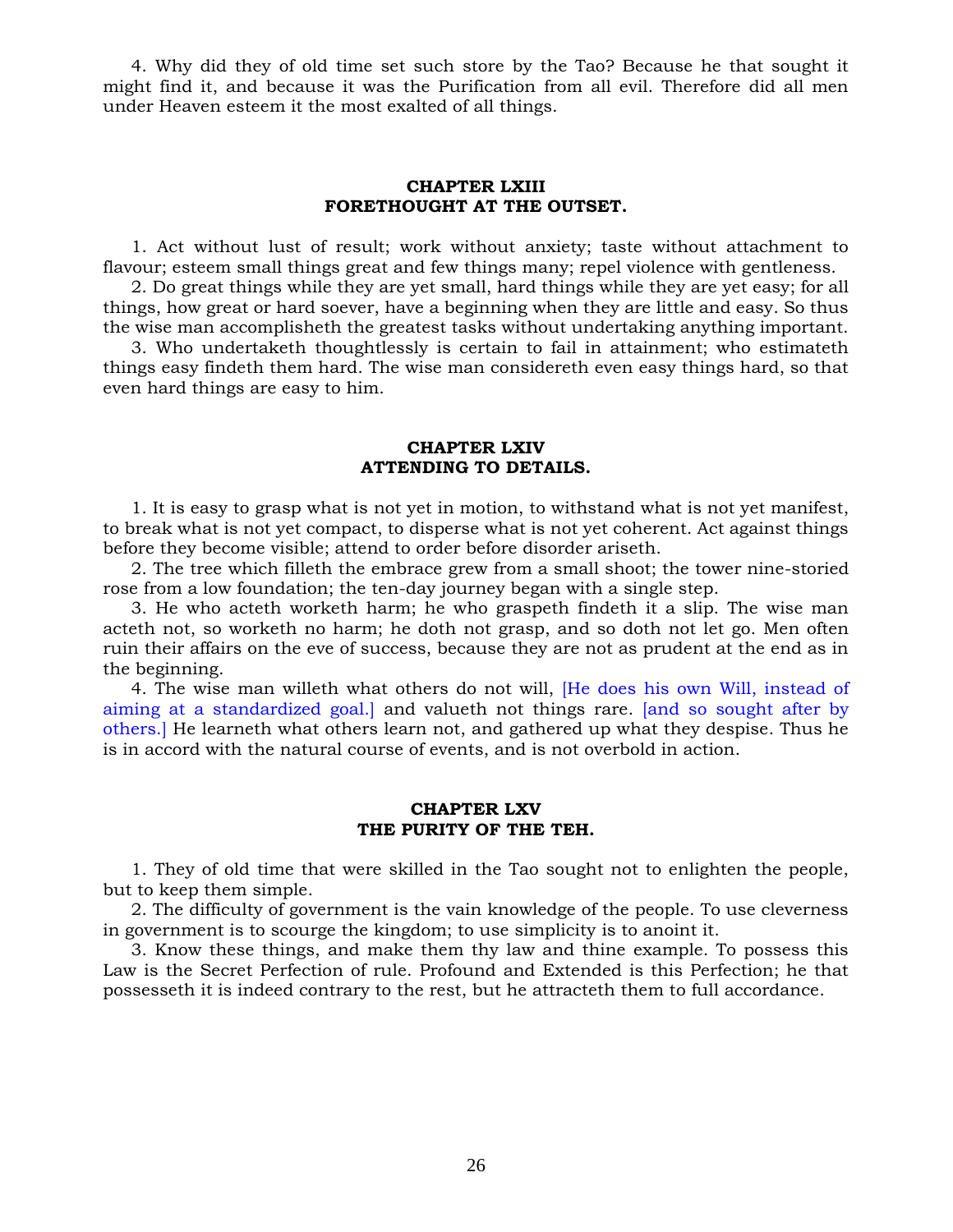### **CHAPTER LXVI PUTTING ONE'S SELF LAST.**

1. The oceans and the rivers attract the streams [as it were, tribute and worship] by their skill in being lower than they; thus are they masters thereof. So the Wise Man, to be above men, speaketh lowly; and to precede them acteth with humility.

2. Thus, though he be above them, they feel no burden; nor, though he precede them, do they feel insulted.

3. So then do all men delight to honour him, and grow not weary of him. He contendeth not against any man; therefore no man is able to contend against him.

# **CHAPTER LXVII THE THREE JEWELS.**

1. They say that while this Tao of mine is great, yet it is inferior. This is the proof of its greatness. If it were like anything else, its smallness would have long been known.

2. I have three jewels of price whereto I cleave; gentleness, economy, and humility.

3. That gentleness maketh me courageous, that economy generous, that humility honoured. Men of today abandon gentleness for violence, economy for extravagance, humility for pride: this is death.

4. Gentleness bringeth victory in fight; and holdeth its ground with assurance. Heaven wardeth the gentle man by that same virtue.

#### **CHAPTER LXVIII ASSIMILATING ONE'S SELF TO HEAVEN.**

He that is skilled in war maketh no fierce gestures; the most efficient fighter bewareth of anger. He who conquereth refraineth from engaging in battle; he whom men most willingly obey continueth silently with his Work. So it is said: 'He is mighty who fighteth not; he ruleth who uniteth with his subjects; he shineth whose will is that of Heaven.'

# **CHAPTER LXIX THE USE OF THE MYSTERIOUS WAY.**

1. A great strategist saith: "I dare not take the offensive. I prefer the defensive. I dare not advance an inch; I prefer to retreat a foot." Place therefore the army where there is no army; prepare for action where there is no engagement; strike where there is no conflict; advance against the enemy where the enemy is not. [This is quite orthodox strategy, to avoid battle where the enemy is strong, to concentrate on the weak points of his line.]

2. There is no error so great as to engage in battle without sufficient force. To do so is to risk losing the gentleness [Elasticity. A general who is compelled to fight at any point has lost the initiative at the point.] which is beyond price. Thus when the lines actually engage, he who regretteth the necessity is the victor.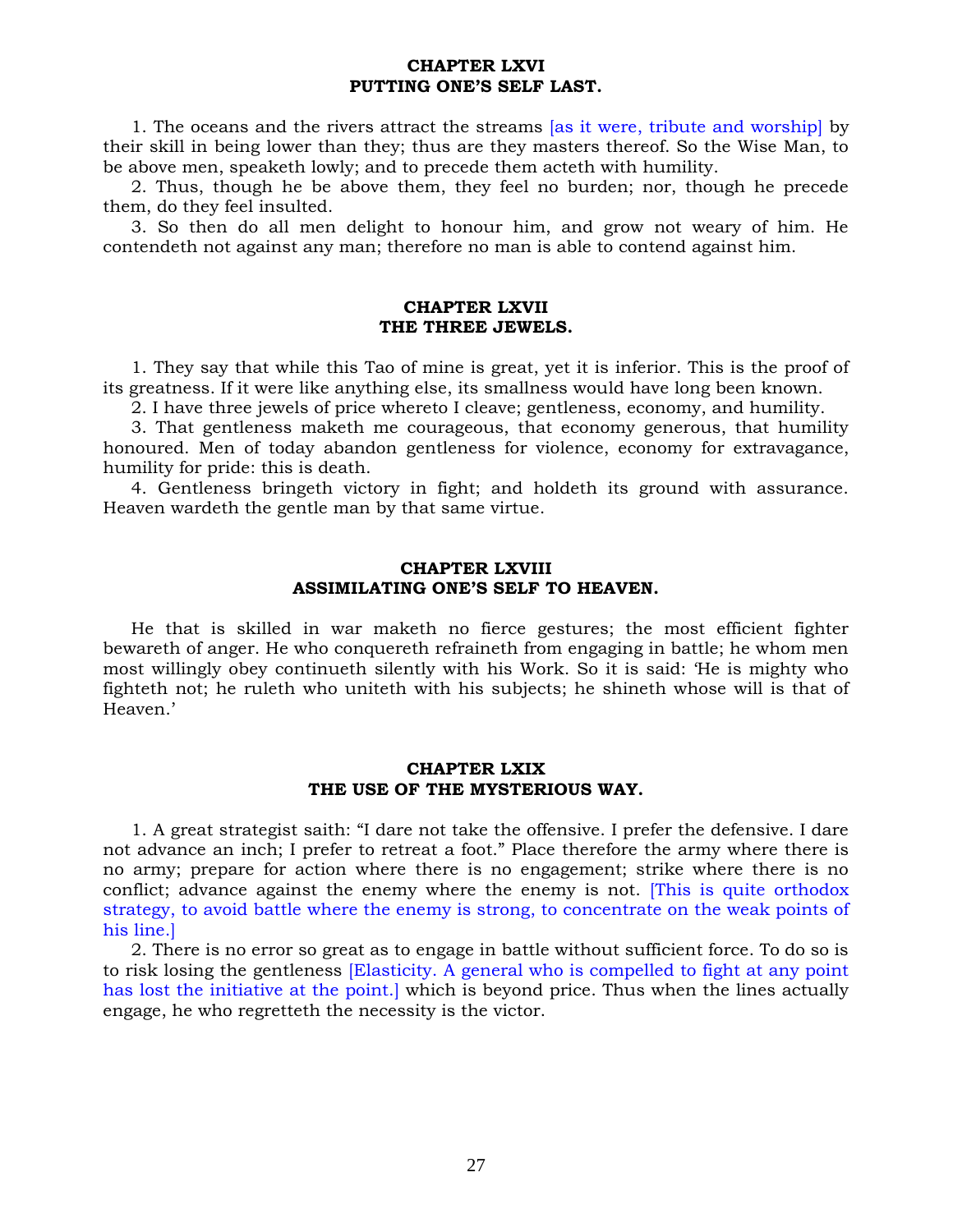# **CHAPTER LXX THE DIFFICULTY OF RIGHT APPREHENSION.**

1. My words are easy to understand and to perform; but is there anyone in the world who can understand them and perform them?

2. My words derive from a creative and universal Principle, in accord with the One Law. Men, not knowing these, understand me not.

3. Few are they that understand me; therefore am I the more to be valued. The Wise Man weareth sack-cloth, but guardeth his jewel in his bosom.

# **CHAPTER LXXI THE DISTEMPER OF KNOWLEDGE.**

1. To know, yet to know nothing, is the highest; not to know, yet to pretend to knowledge, is a distemper.

2. Painful is this distemper; therefore we shun it. The wise man hath it not. Knowing it to be bound up with Sorrow, he putteth it away from him.

### **CHAPTER LXXII CONCERNING LOVE OF SELF.**

1. When men fear not that which is to be feared, that which they fear cometh upon them. [They should fear Restriction of their True Wills; if not, they become slaves.]

2. Let them not live, without thought, the superficial life. [They must discover the True Will, and do it. See the Book of Wisdom or Folly.] Let them not weary of the Spring of Life! [The true, subconscious will.]

3. By avoiding the superficial life [Rational, instead of subconscious reaction to environment.], this weariness cometh not upon them. [One must make a habit of doing one's true will; at first it is irksome, because of conflict with the accidents of life.]

4. These things the wise man knoweth, not showeth: he loveth himself, without isolating his value. [confounding the space-marks, etc.] He accepteth the former and rejecteth the latter.

#### **CHAPTER LXXIII ESTABLISHING THE LAW OF FREEDOM.**

1. One man, daring, is executed; another, not daring, liveth. It would seem as if the one course were profitable and the other detrimental. Yet when Heaven smiteth a man, who shall assign the cause thereof? Therefore the sage is diffident. [This difficult passage deprecates the security afforded by worldly prudence. He who fights and runs away may get cut down by pursuing cavalry. The only way is to adapt oneself to one's environment; that is, to the Way of the Tao, which is everywhere.]

2. The Tao of Heaven contendeth not, yet it overcometh; it is silent, yet its need is answered; it summoneth none, but all men come to it of their free will. Its method is quietness, yet its will is efficient. Large are the meshes of Heaven's Net; wide open, yet letting none escape. [Cf. "Through the mills of God," etc.]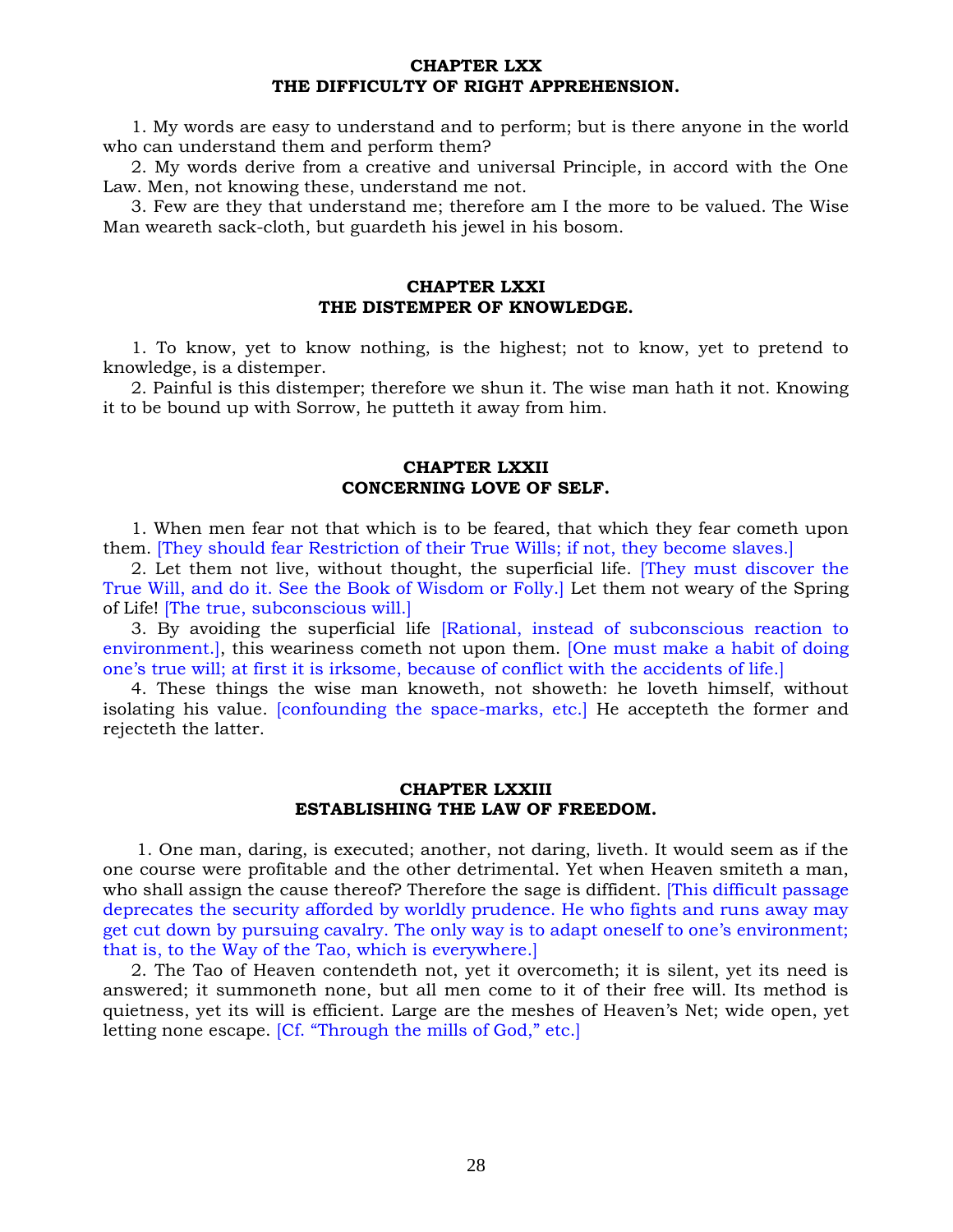#### **CHAPTER LXXIV A RESTRAINT OF MISUNDERSTANDING.**

1. The people have no fear of death; [for the meddlesome governments have made their lives intolerable.] why then seek to awe them by the threat of death? If the people feared death [their lives being pleasant.] and I could put to death evil-doers, who would dare to offend?

2. There is one appointed to inflict death. [Azrael in the lore of Islam. This chapter is again difficult. Par. 2 shows capital punishment as interference with Heaven's privilege. Yet in Par. 1 we see the threat of it kept as a ruler's last resort. Only, this is a "fool's knot" proposal; for such punishment is effective only when the people are so happy that they fear it infinitely, so that none ever incurs it. Hence it need never be carried out.] He who would usurp that position resembleth a hewer of wood doing the work of a carpenter. Such an one, presumptuous, will be sure to cut his own hands.

#### **CHAPTER LXXV THE INJURY OF GREED.**

In such a state of insecurity it is better to ignore the question of living than to set store by it. [These chapters 74 and 75 are an interpolation, describing the conditions resulting from neglect of the Tao. The last sentence is not to be taken as didactic, as though a counsel of despair. It is the climax of the lamentation.]

#### **CHAPTER LXXVI A WARNING AGAINST RIGIDITY.**

1. At the birth of man, he is elastic and weak; at his death, rigid and unyielding. [unable to adapt himself to his environment.] This is the common law; trees also, in their youth, are tender and supple; in their decay, hard and dry.

2. So then rigidity and hardness are the stigmata of death; elasticity and adaptability, of life.

3. He then who putteth forth strength is not victorious; even as a strong tree filleth the embrace [is ready for cutting, and also, unable to grow further, decays].

4. Thus the hard and rigid have the inferior place, the soft and elastic the superior.

#### **CHAPTER LXXVII THE WAY OF HEAVEN.**

1. The Tao of Heaven is likened to the bending of a bow, whereby the high part is brought down, and the low part raised up. The extreme is diminished, and the middle increased.

2. This is the Way of Heaven, to remove excess, and to supplement insufficiency. Not so is the way of man, who taketh away from him that hath not to give to him that hath already excess.

3. Who can employ his own excess to the weal of all under Heaven? Only he that possesseth the Tao.

4. So the Wise Man acteth without lust of result; achieveth and boasteth not; he willeth not to proclaim his greatness.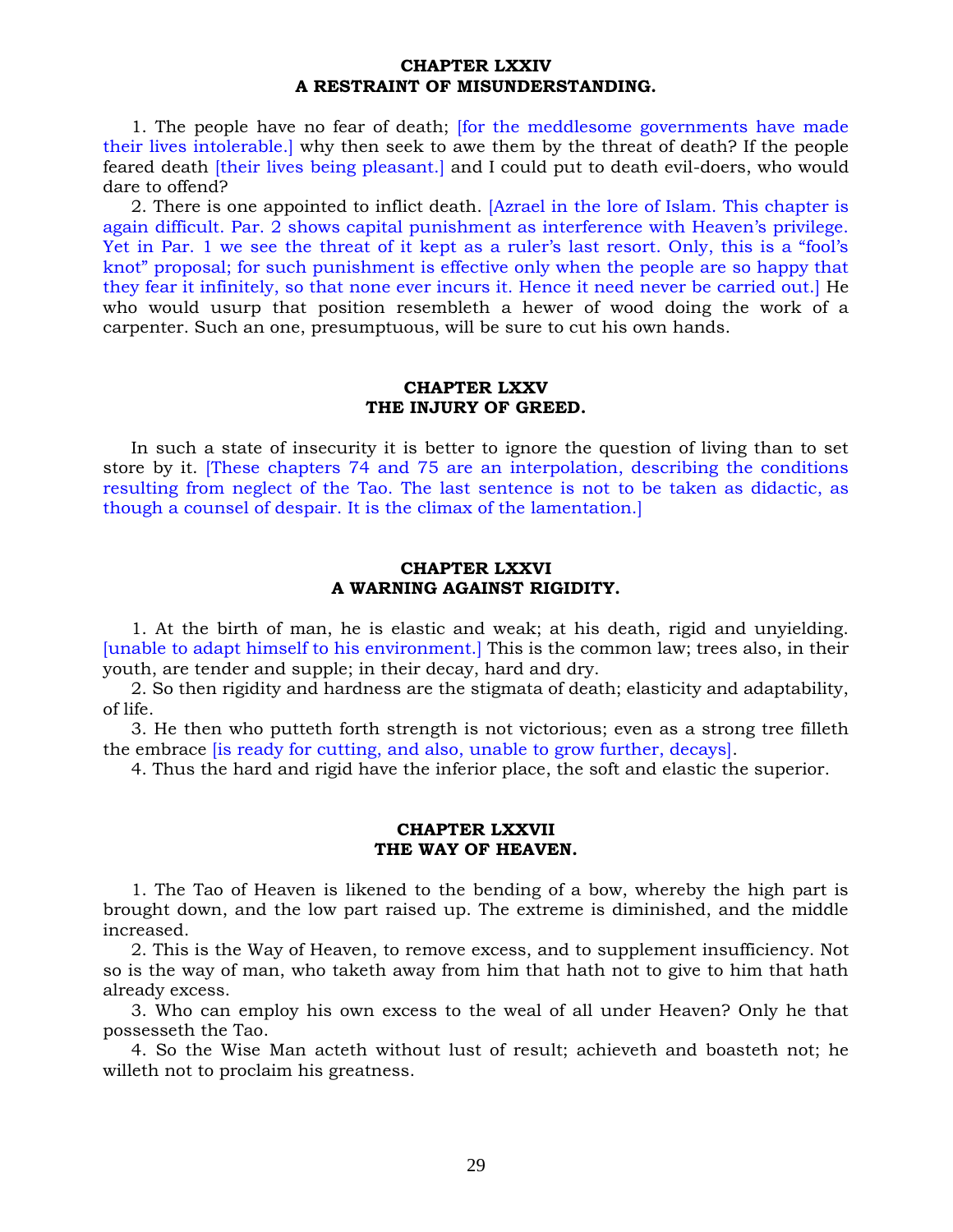# **CHAPTER LXXVIII A CREED.**

1. Nothing in the world is more elastic and yielding than water; yet it is preeminent to dissolve things rigid and resistant; there is nothing which can match it.

2. All men know that the soft overcometh the hard, and the weak conquereth the strong; but none are able to use this law in action.

3. A Wise Man hath said: "He that taketh on the burden of the state is a demigod worthy of sacrificial worship; and the true King of a people is he that undertaketh the weight of their sorrows."

4. Truth appeareth paradox.

# **CHAPTER LXXIX TRUTH IN COVENANT.**

1. When enemies are reconciled, there is always an aftermath of ill will. How can this be useful?

2. Therefore, the Wise Man, while he keepeth his part of the record of a transaction, doth not insist on its prompt execution. He who hath the Teh considereth the situation from all sides, while he who hath it not seeketh only to benefit himself. [The Magick Powers must be exerted only according to the whole Will of the Universe without partiality.]

3. In the Tao of Heaven, there is no distinction of persons in its love; but it is for the True Man to claim it.

# **CHAPTER LXXX ISOLATION.**

1. In a little kingdom of few people it should be the order that though there were men able to do the work of ten men or five score, they should not be employed. [at this high pressure.] Though the people regarded death as sorrowful, yet they should not wish to go elsewhere.

2. They should have boats and wagons, yet no necessity to travel; corslets and weapons, yet no occasion to fight.

3. For communication they should use knotted cords. [The curse of modern society is the Press: babble of twaddle, like a drunk prostitute vomiting. One should say only things strictly necessary.]

4. They should deem their food sweet, their clothes beautiful, their houses homes, their customs delightful.

5. There should be another state within view, so that its fowls and dogs should be heard; yet to old age, even to death, the people should hold no traffic with it.

# **CHAPTER LXXXI THE SHEWING-FORTH OF SIMPLICITY.**

1. True speech is not elegant; elaborate speech is not truth. Those who know do not argue; the argumentative are without knowledge. Those who have assimilated are not learned; those who are gross with learning have not assimilated.